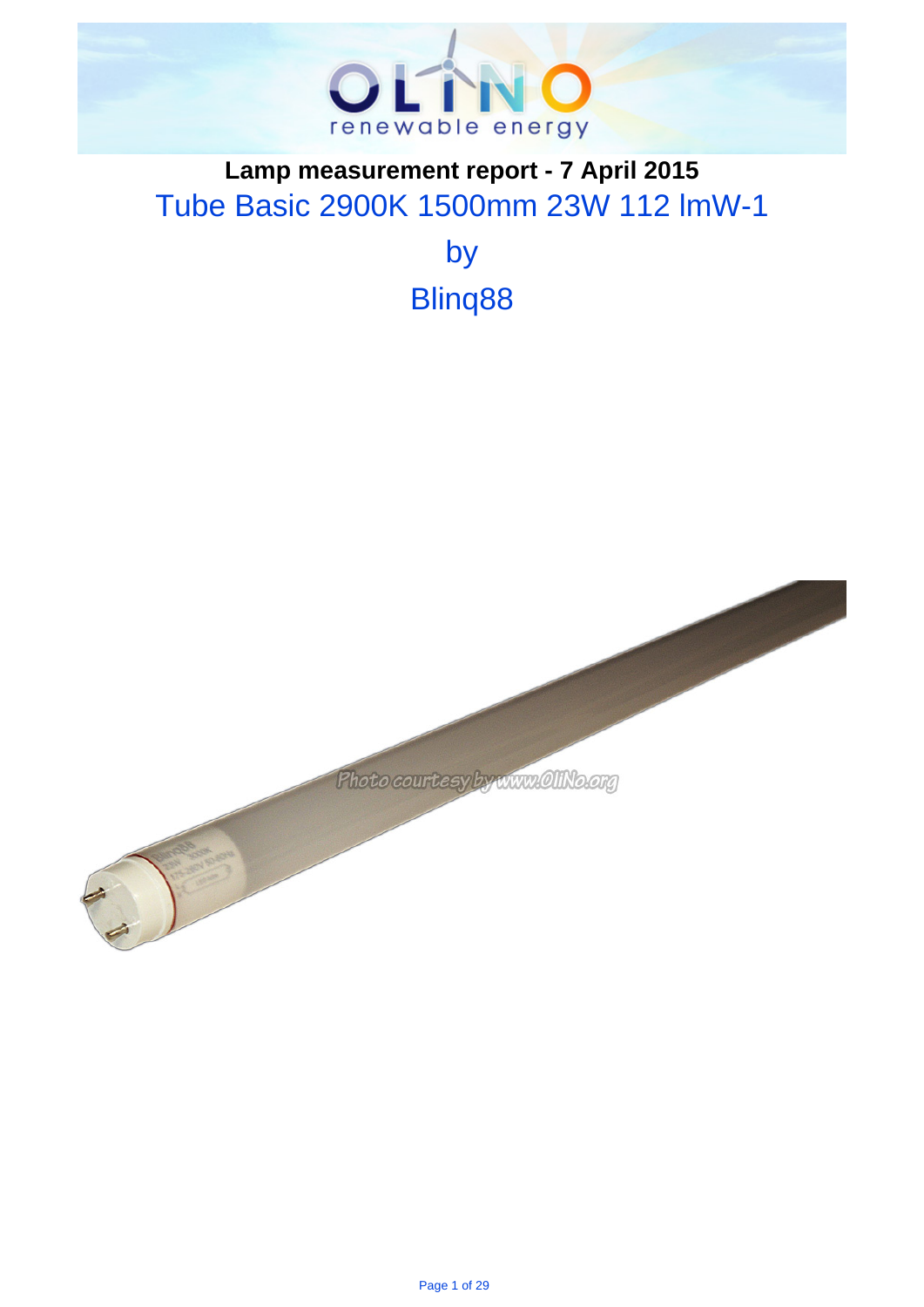

# . **Summary measurement data**

| parameter                           | meas, result              | remark                                                                                                                                                                                                                 |
|-------------------------------------|---------------------------|------------------------------------------------------------------------------------------------------------------------------------------------------------------------------------------------------------------------|
| Color temperature                   | 2858 K                    | warm white                                                                                                                                                                                                             |
| Luminous intensity I_v              | 547.1 Cd                  | Measured straight underneath the lamp.                                                                                                                                                                                 |
| Illuminance modulation index        | 17 %                      | Measured with a light sensor looking at the<br>lamp (angle not defined). Is a measure for the<br>amount of flickering.                                                                                                 |
| Beam angle                          | $173$ deg                 | 173 deg is the beam angle for the<br>C0-C180-plane (perpendicular to the length<br>direction of the lamp) and 103 deg is the<br>beam angle for the C90-C270 plane, which is<br>along the length direction of the lamp. |
| Power P                             | 22.8 W                    | The net power consumed.                                                                                                                                                                                                |
| <b>Power Factor</b>                 | 0.94                      | An electrical load with this power factor<br>means that for every 1 kWh net energy<br>consumed, there has been 0.35 kVAhr for<br>reactive energy.                                                                      |
| <b>THD</b>                          | 26 %                      | <b>Total Harmonic Distortion.</b>                                                                                                                                                                                      |
| Max inrush current                  | 0.744A                    | This current has been found at a voltage start<br>angle of 100 degrees.                                                                                                                                                |
| Luminous flux                       | 2549 lm                   | Measured with photogoniometer, calculation<br>done as described in LM79-08.                                                                                                                                            |
| Luminous efficacy                   | 112 lm/W                  |                                                                                                                                                                                                                        |
| EU2013-label classification         | $A+$                      | The energy class, from $A++$ (more efficient) to<br>E (least efficient). This label is an update of<br>the previous version, and compulsory from<br>Sept 2013.                                                         |
| CRI Ra                              | 82                        | Color Rendering Index.                                                                                                                                                                                                 |
| CQS                                 | 82.4                      | QCS (v9.0.3) is an improved indicator (over<br>CRI) of how well colors are rendered.                                                                                                                                   |
| Coordinates chromaticity<br>diagram | x=0.4029 en<br>$y=0.4451$ |                                                                                                                                                                                                                        |
| Fitting                             | FL-tube                   | This tube is connected from one side to the<br>mains voltage.                                                                                                                                                          |
| <b>PAR-value</b>                    | 5.2 uMol/s/m^2            | The number of photons seen by an average<br>plant when it is lit by the light of this light bulb.<br>Value valid at 1 m distance from light bulb.                                                                      |
| PAR-photon efficacy                 | 1.1 uMol/s/W_e            | The total emitted number of photons by this<br>light, divided by its consumption in W. It<br>indicates a kind of efficacy in generating<br>photons.                                                                    |
| Photon current                      | 40.2 uMol/s               | The total number of photons in the light of this<br>lamp.                                                                                                                                                              |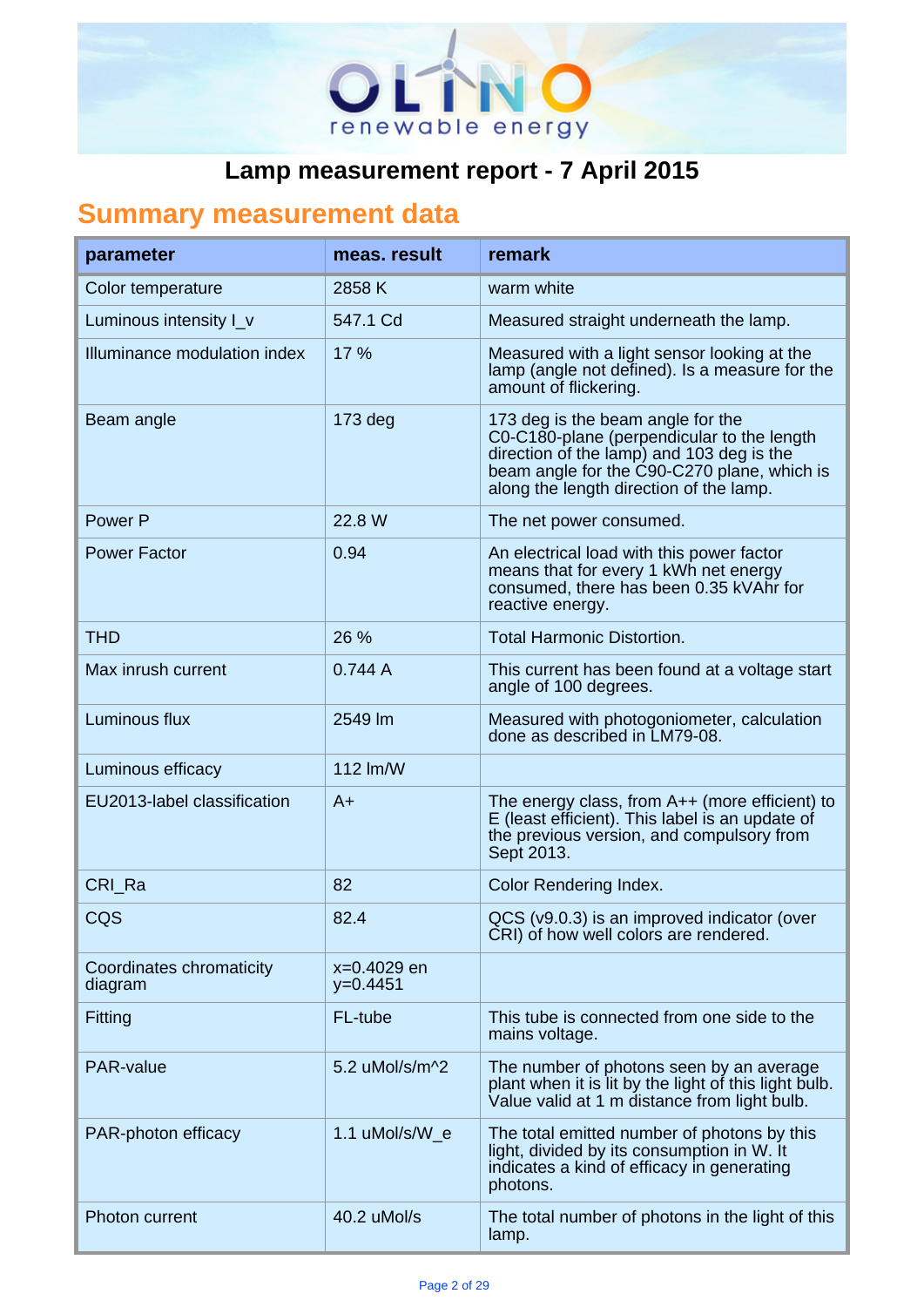

| parameter                     | meas. result                      | remark                                                                                                                                                                                                                                                                                                                                                                                                                                                                                                                                                                                                                                                                                                                                                                                                                                                                                                                                                                                                                  |
|-------------------------------|-----------------------------------|-------------------------------------------------------------------------------------------------------------------------------------------------------------------------------------------------------------------------------------------------------------------------------------------------------------------------------------------------------------------------------------------------------------------------------------------------------------------------------------------------------------------------------------------------------------------------------------------------------------------------------------------------------------------------------------------------------------------------------------------------------------------------------------------------------------------------------------------------------------------------------------------------------------------------------------------------------------------------------------------------------------------------|
| S/P ratio                     | 1.3                               | This factor indicates the amount of times more<br>efficient the light of this light bulb is perceived<br>under scotopic circumstances (low<br>environmental light level).                                                                                                                                                                                                                                                                                                                                                                                                                                                                                                                                                                                                                                                                                                                                                                                                                                               |
| L x W x H external dimensions | 1498 mm x 26<br>$mm \times 26$ mm | External dimensions of the lamp.                                                                                                                                                                                                                                                                                                                                                                                                                                                                                                                                                                                                                                                                                                                                                                                                                                                                                                                                                                                        |
| L x W x H luminous area       | 1412 mm x 26<br>$mm \times 16 mm$ | Dimensions of the luminous area (used in<br>Eulumdat file). It is the surface of the matt<br>white area through which the light comes out.                                                                                                                                                                                                                                                                                                                                                                                                                                                                                                                                                                                                                                                                                                                                                                                                                                                                              |
| <b>General remarks</b>        |                                   | The ambient temperature during the whole set<br>of illuminance measurements was 23.2 - 25.3<br>deg C. The temperature of the housing gets<br>maximally about 24.5 degrees hotter than<br>ambient temperature. Warm up effect: During<br>the warmup time the illuminance varies during<br>12 minutes and decreases with 9 %.<br>During the warmup time the power doesn't<br>vary significantly $(< 5 %)$ .<br>The variation in efficacy (calculated as<br>indication by simplydividing the illuminance by<br>the power) during the warming up is -4 %. A<br>very high negative value indicates a<br>significant decrease for instance due to<br>heating up of the lamp (decrease of lifetime).<br>Voltage dependency: There is no (significant)<br>dependency of the illuminance when the<br>power voltage varies between 200 - 250 V<br>AC.<br>There is no (significant) dependency of the<br>consumed power when the power voltage<br>varies between 200 - 250 V AC.<br>At the end of the article an additional photo. |
| <b>Eff-variation</b>          | $-4%$                             | This is the variation in efficacy (calculated as<br>indication by simply dividing the illuminance<br>by the power) during the warming up. A very<br>high negative value indicates a significant<br>decrease for instance due to heating up of the<br>lamp (decrease of lifetime).                                                                                                                                                                                                                                                                                                                                                                                                                                                                                                                                                                                                                                                                                                                                       |
| <b>Dimmable</b>               | no                                | Info from manufacturer.                                                                                                                                                                                                                                                                                                                                                                                                                                                                                                                                                                                                                                                                                                                                                                                                                                                                                                                                                                                                 |
| Biologic effect factor        | 0.347                             | According to pre-norm DIN V<br>5031-100:2009-06.                                                                                                                                                                                                                                                                                                                                                                                                                                                                                                                                                                                                                                                                                                                                                                                                                                                                                                                                                                        |
| Blue Light Hazard risk group  | $\mathbf{0}$                      | 0=exempt, $1=low$ , $2=moderate$ , $3=high risk$ .                                                                                                                                                                                                                                                                                                                                                                                                                                                                                                                                                                                                                                                                                                                                                                                                                                                                                                                                                                      |
| form factor                   | tube                              |                                                                                                                                                                                                                                                                                                                                                                                                                                                                                                                                                                                                                                                                                                                                                                                                                                                                                                                                                                                                                         |
| article number                | T8B150-3000K                      |                                                                                                                                                                                                                                                                                                                                                                                                                                                                                                                                                                                                                                                                                                                                                                                                                                                                                                                                                                                                                         |

.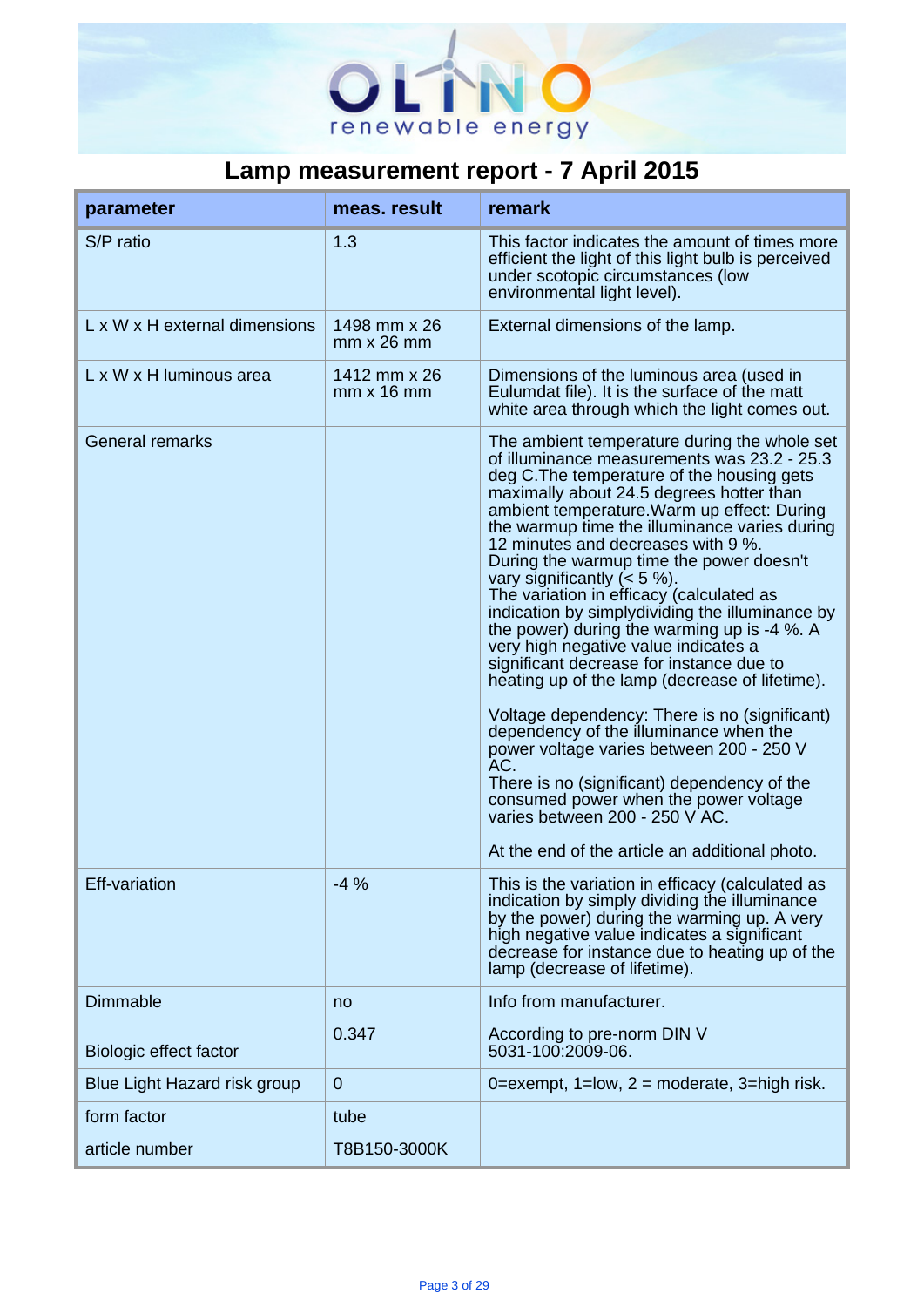

#### **Overview table**

|     | Ø 50%    |         | $CO-180:$ | $173^\circ$      |           |                     | <b>Luminaire Efficacy</b>     |
|-----|----------|---------|-----------|------------------|-----------|---------------------|-------------------------------|
| m.  | $CO-180$ | C90-270 | C90-270:  | 103 <sup>°</sup> | $E$ (lux) | 112                 | (lumen per Watt)              |
|     | 32.08    | 2.52    |           |                  | 547       |                     | Half-peak diam Co-180         |
|     |          |         |           |                  |           | 32.08               | x diameter(m)                 |
| 1.5 | 48.12    | 3.78    |           |                  | 243       |                     | Half-peak diam C90-270        |
| 2   | 64.16    | 5.04    |           |                  | 137       | 2.52                | x diameter(m)                 |
| з   | 96.24    | 7.56    |           |                  | 61        | Illuminance         |                               |
| 4   | 128.33   | 10.08   |           |                  | 34        | 547                 | / distance <sup>2</sup> (lux) |
|     |          |         |           |                  |           |                     |                               |
| 6   | 192.49   | 15.12   |           |                  | 15        | <b>Total Output</b> |                               |
| 8   | 256.65   | 20.16   |           |                  | 9         | 2549                | (lumen)                       |

Please note that this overview table makes use of calculations, use this data with care as explained on the OliNo site. E (lux) values are not accurate, when within 5 x 1412 mm (maximal luminous size, eventually diagonally measured)= 7060 mm. Within this distance from the lamp (data given in red), the measured lux values will be less than the computed values in this overview as the measurements are then within the near field of the lamp.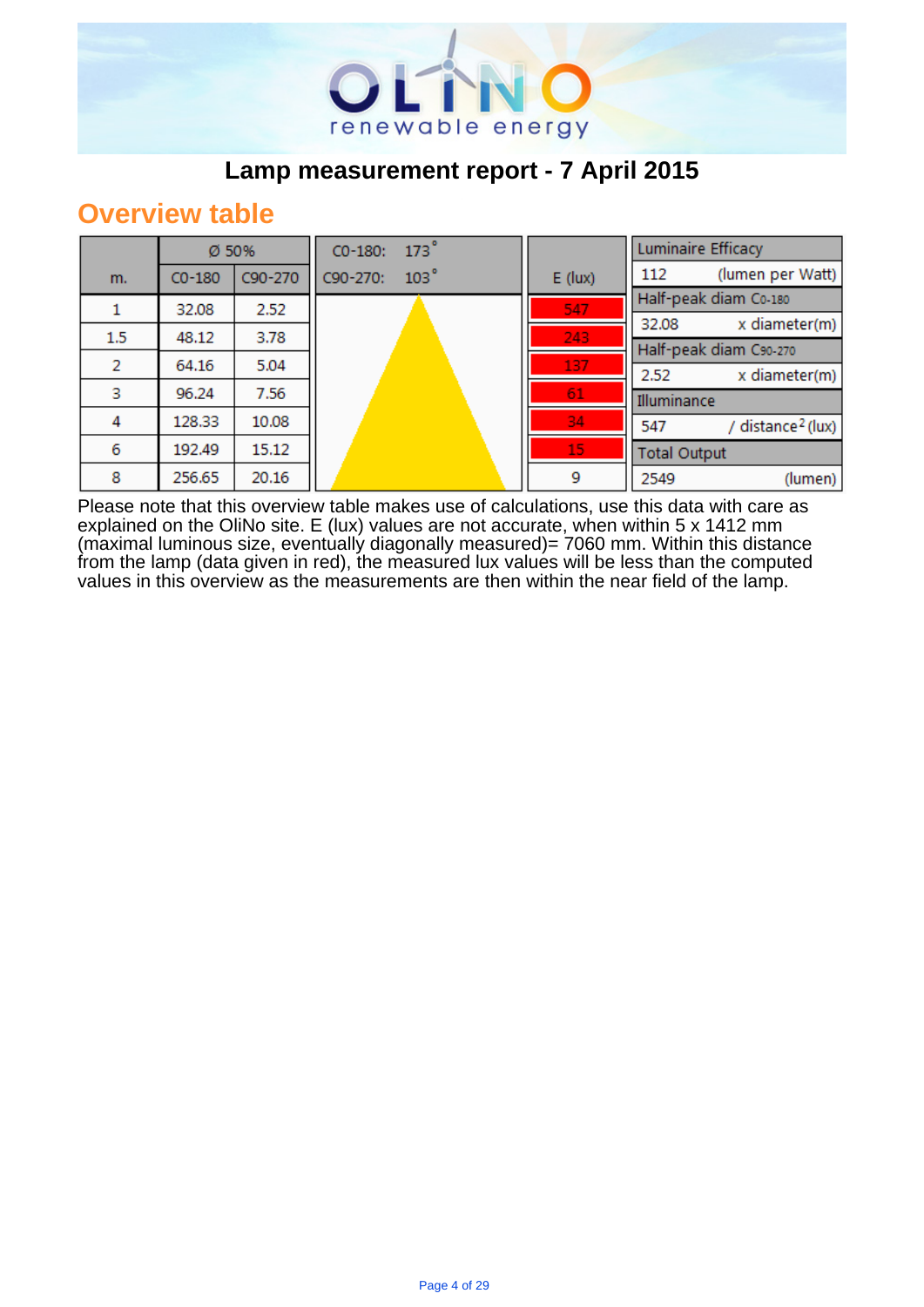

# . **EU 2013 Energy label classification**

Since Sept 2013 these labels will be needed.

Important for the energy classification are the corrected rated power and the useful luminous flux.

The measured rated power is 22.8 W and might need to be corrected. The correction is dependent from the lamp type and whether or not the lamp control gear is included or not. The choice for this lamp is the following classification: **Lamps with own control gear (external or internal)**. As a result the corrected rated power becomes: 22.8 W. The luminous flux measured is 2549 lm. The classification of this lamp needed to determine the useful flux is: **Non-directional lamps**. Then the useful flux becomes 2549 lm. Now a reference power can be calculated.

The energy efficiency coefficient is  $P_{corr}$  /  $P_{ref}$  = 0.12.



EU energy label for this lamp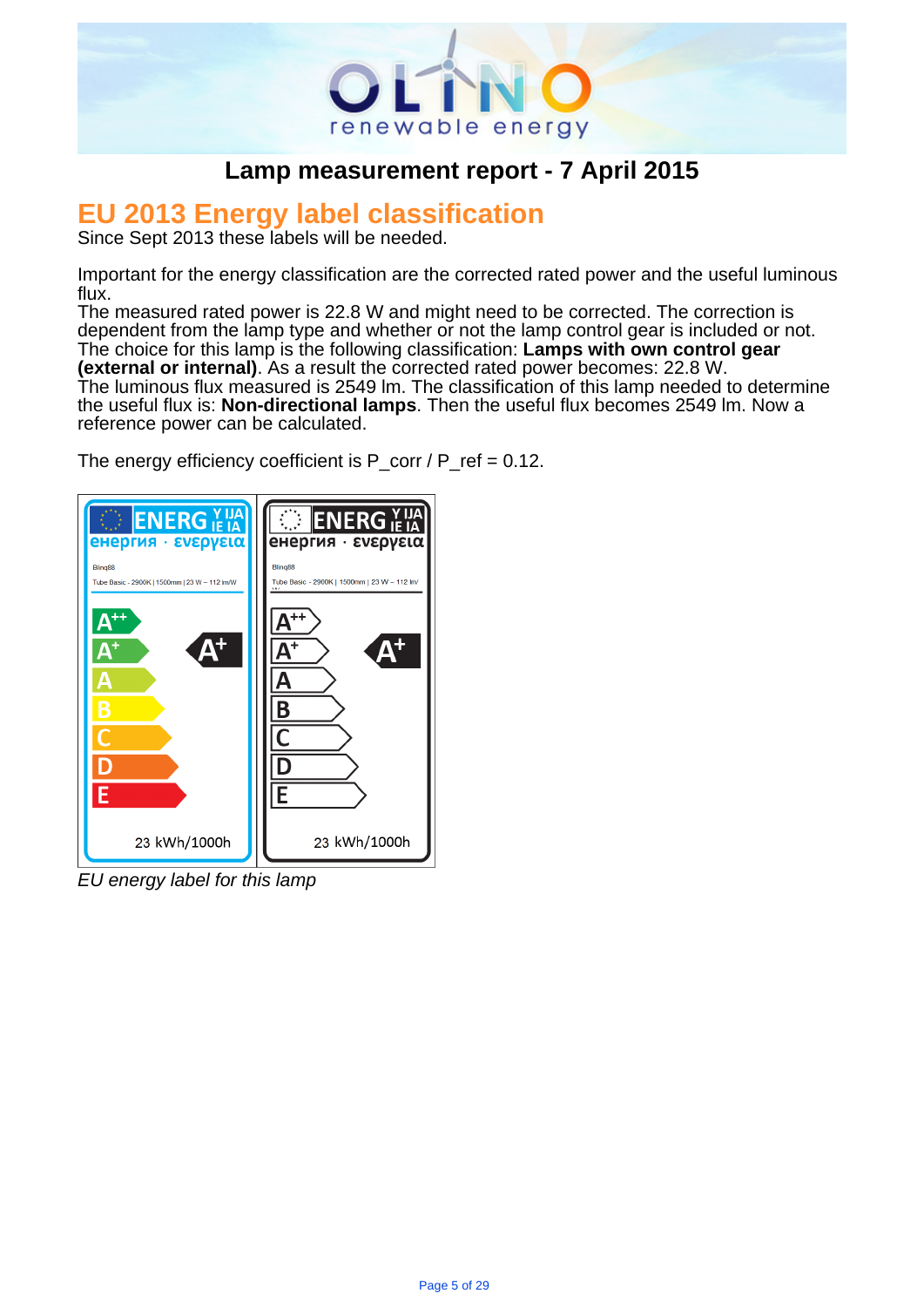# renewable energy

## . **Lamp measurement report - 7 April 2015**



The lamp's performance in the lumen-Watt field, with the energy efficacy fields indicated.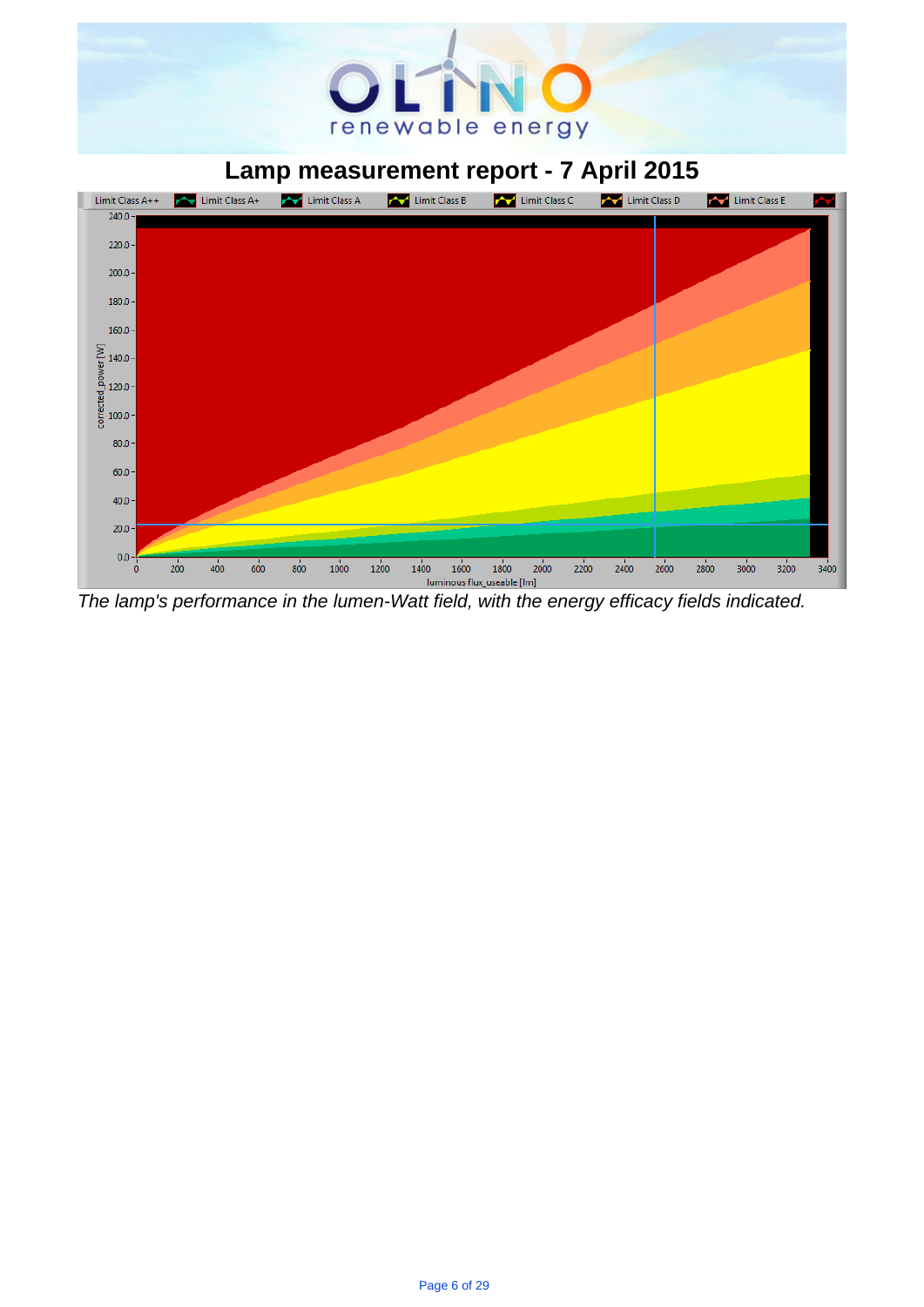

#### **Eulumdat light diagram**

This light diagram below comes from the program Qlumedit, that extracts these diagrams from an Eulumdat file.



The light diagram giving the radiation pattern.

The light diagram indicates the beam in the C0-C180 plane (perpendicular to the length direction of the lamp) and in the plane perpendicular to that, the C90-C270 plane (along the length direction of the lamp).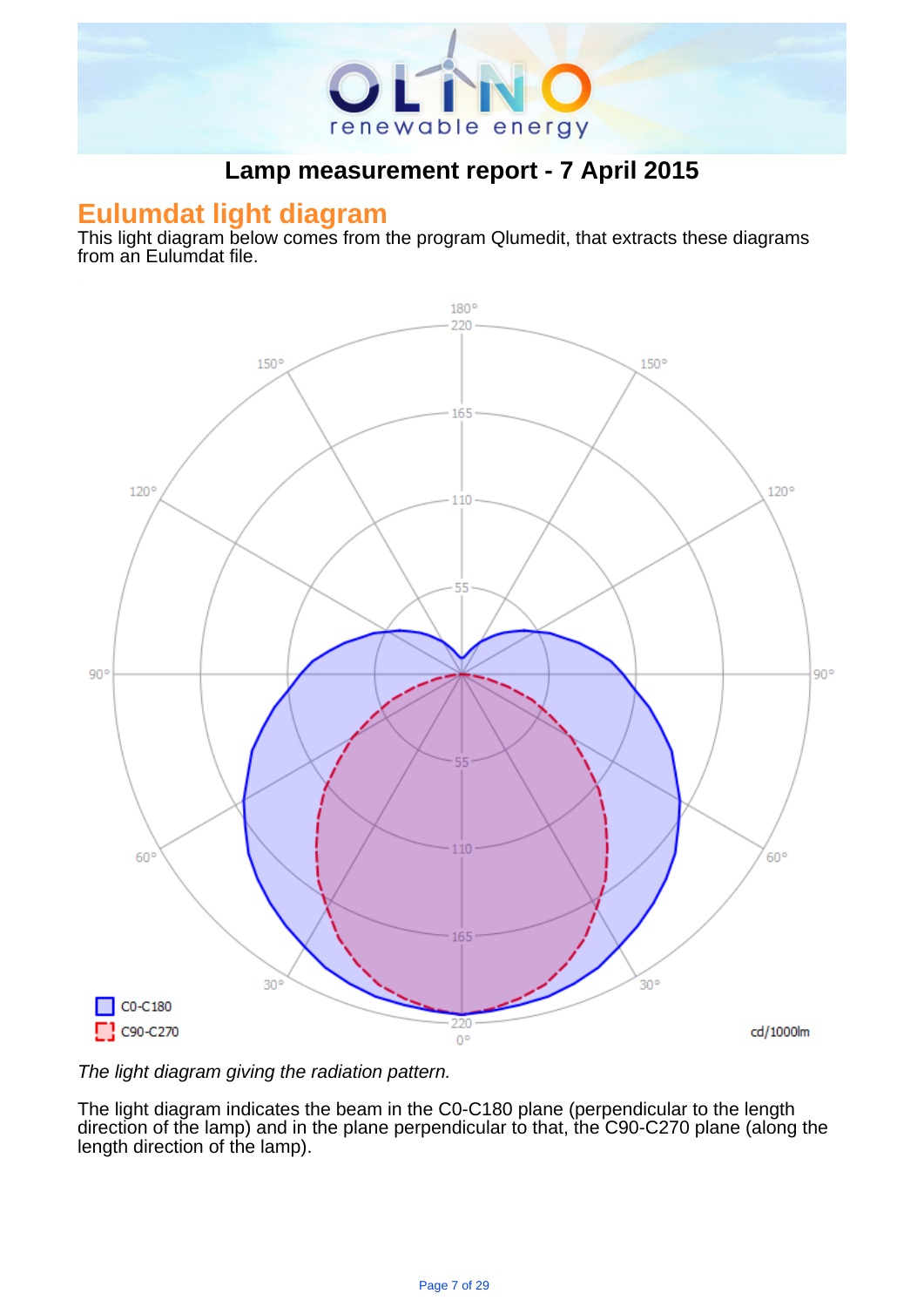

# . **Illuminance Ev at 1 m distance, or luminous intensity Iv**

Herewith the plot of the averaged luminous intensity Iv as a function of the inclination angle with the light bulb.



The radiation pattern of the light bulb.

This radiation pattern is the average of the light output of the light diagram given earlier. Also, in this graph the luminous intensity is given in Cd.

These averaged values are used (later) to compute the lumen output.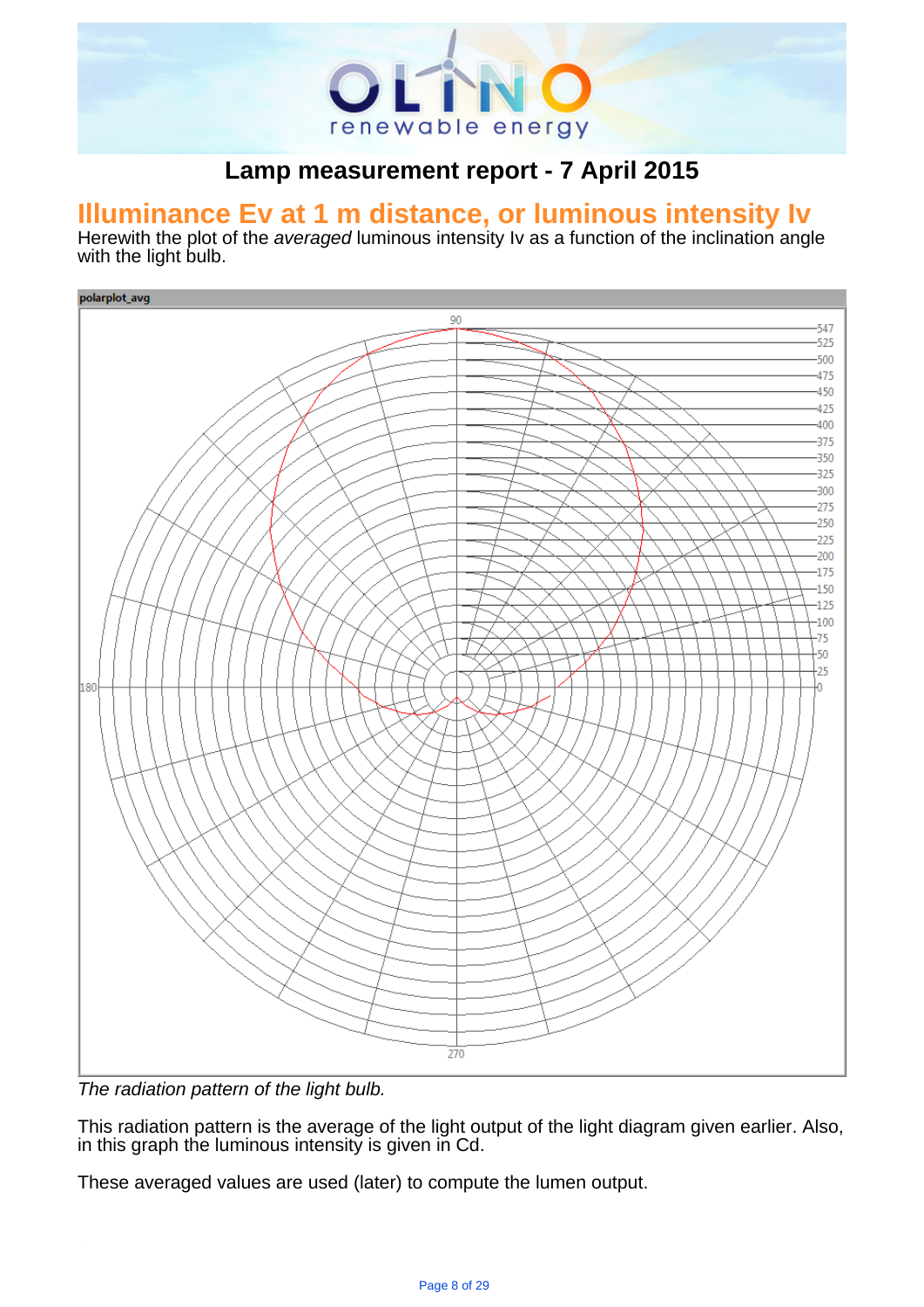

. **Lamp measurement report - 7 April 2015**



Intensity data of every measured turn angle at each inclination angle.

This plot shows per inclination angle the intensity measurement results for each turn angle at that inclination angle. There normally are differences in illuminance values for different turn angles. However for further calculations the averaged values will be used.

When using the average values per inclination angle, the beam angle can be computed, being 173 deg for the C0-C180 plane and 103 deg for the C90-C270 plane.

#### **Luminous flux**

With the averaged illuminance data at 1 m distance, taken from the graph showing the averaged radiation pattern, it is possible to compute the luminous flux.

The result of this computation for this light spot is a luminous flux of 2549 lm.

#### **Luminous efficacy**

The luminous flux being 2549 lm, and the consumed power of the lamp being 22.8 Watt, results in a luminous efficacy of 112 lm/Watt.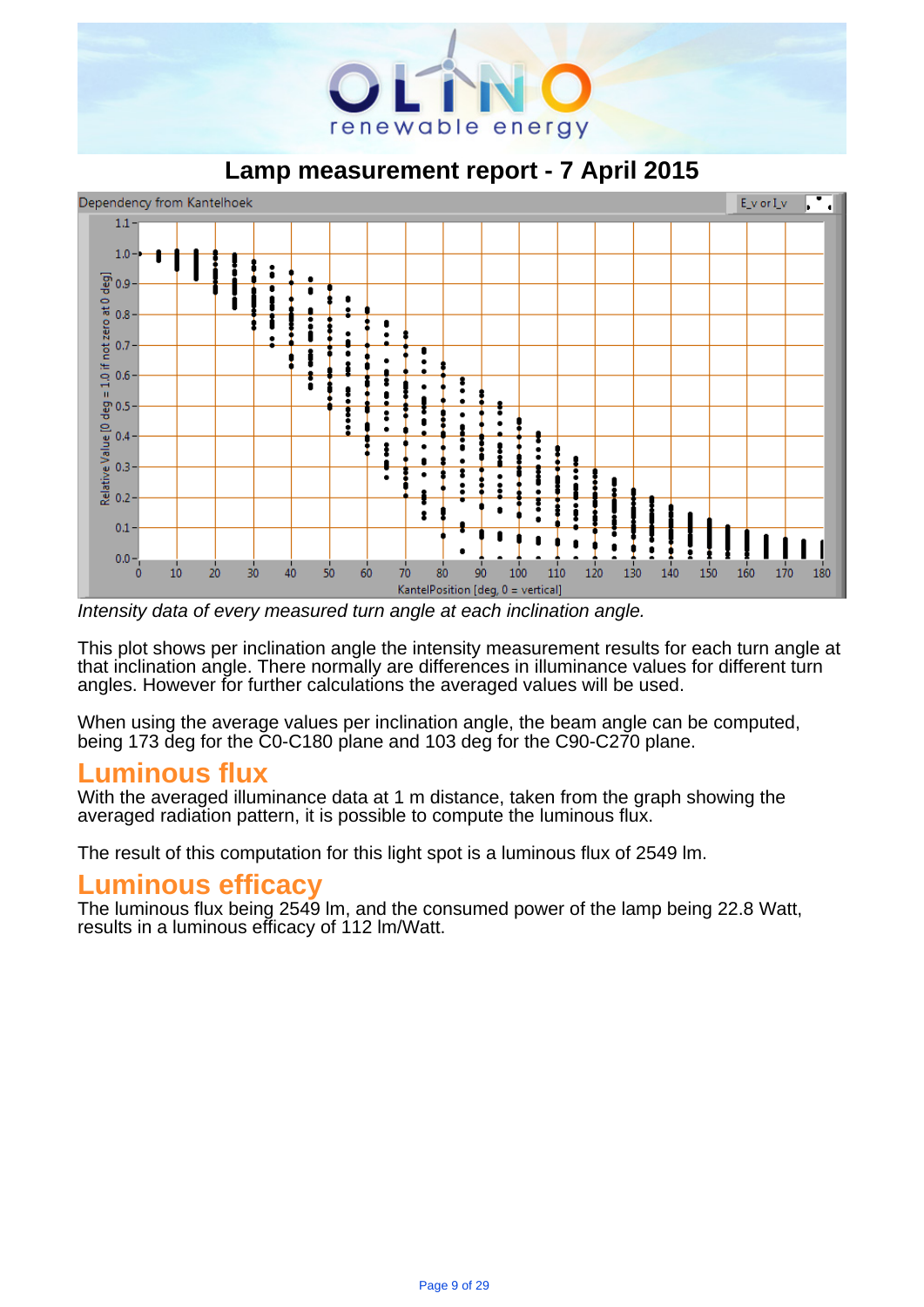

#### **Electrical properties**

The power factor is 0.94. An electrical load with this power factor means that for every 1 kWh net energy consumed, there has been 0.35 kVAhr for reactive energy.

| Lamp voltage     | 230.09 V |
|------------------|----------|
| Lamp current     | 0.105A   |
| Power P          | 22.8 W   |
| Apparent power S | 24.2 VA  |
| Power factor     | 0.94     |

.

#### Of this lamp the voltage across and the resulting current through it are measured and graphed. .



Voltage across and current through the lightbulb

This current waveform has been checked on requirements posed by the norm IEC 61000-3-2:2006 (including up to A2:2009).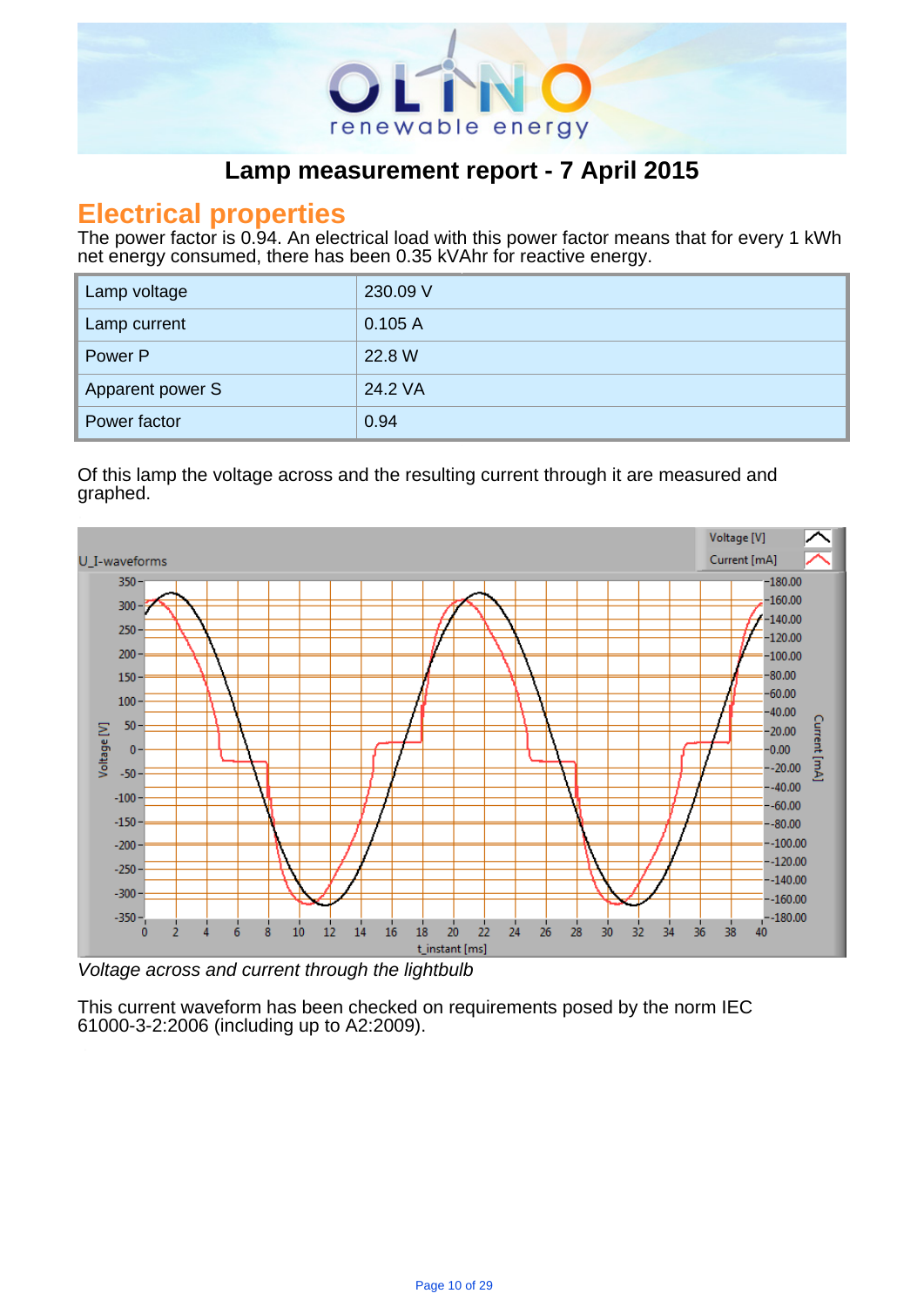

. **Lamp measurement report - 7 April 2015**



Harmonics in the current waveform and checked against IEC61000-3-2:2006 and A2:2009

When the consumed power is  $\leq$  25 W there are no limits for the harmonics.

The Total Harmonic Distortion of the current is computed and its value is 26 %.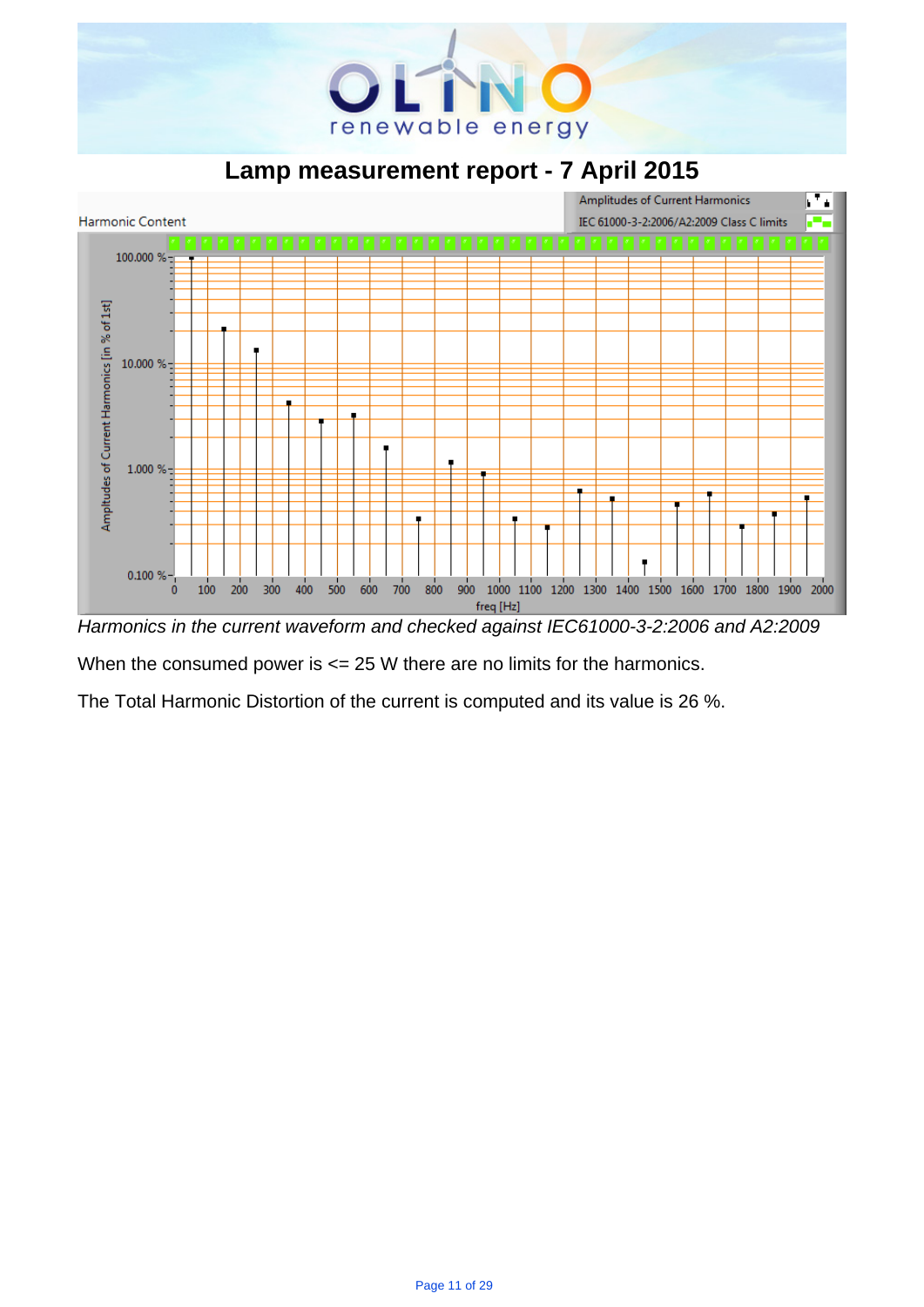

#### **Inrush current**

The inrush current has been measured for different voltage start angles; from 0 - 170 degrees with a 10 degrees step. The current- and voltage values have been acquires at a sample speed of 39.9 kS/s. Then this data has been fed into a second order 2kHz low pass Butterworth filter. This removes the current spikes that do not represent relevant values. The lamp was two minutes off before every inrush current measurement was made.

| Test voltage                                                  | 230.0 V     |                                                                                                                    |
|---------------------------------------------------------------|-------------|--------------------------------------------------------------------------------------------------------------------|
| Frequency of the voltage                                      | 50.0 Hz     |                                                                                                                    |
| Maximum inrush current                                        | 0.744A      | This current has been found at a voltage start<br>angle of 100 degrees.                                            |
| Pulse width of max inrush<br>current                          | $3.3E - 4s$ | This is the time that the pulse is higher than<br>10 % of the max inrush current.                                  |
| Minimal inrush current                                        | 0.054A      | This current has been found at a voltage start<br>angle of 0 degrees.                                              |
| $\frac{1}{2}$ x t after 10 ms at 0 deg<br>voltage start angle | 5.000E-6 A  | This is the $\frac{1}{2}$ t value when a zero crossing<br>detector is used to start the voltage from 0<br>degrees. |

.



Inrush current found at worst-case voltage start angle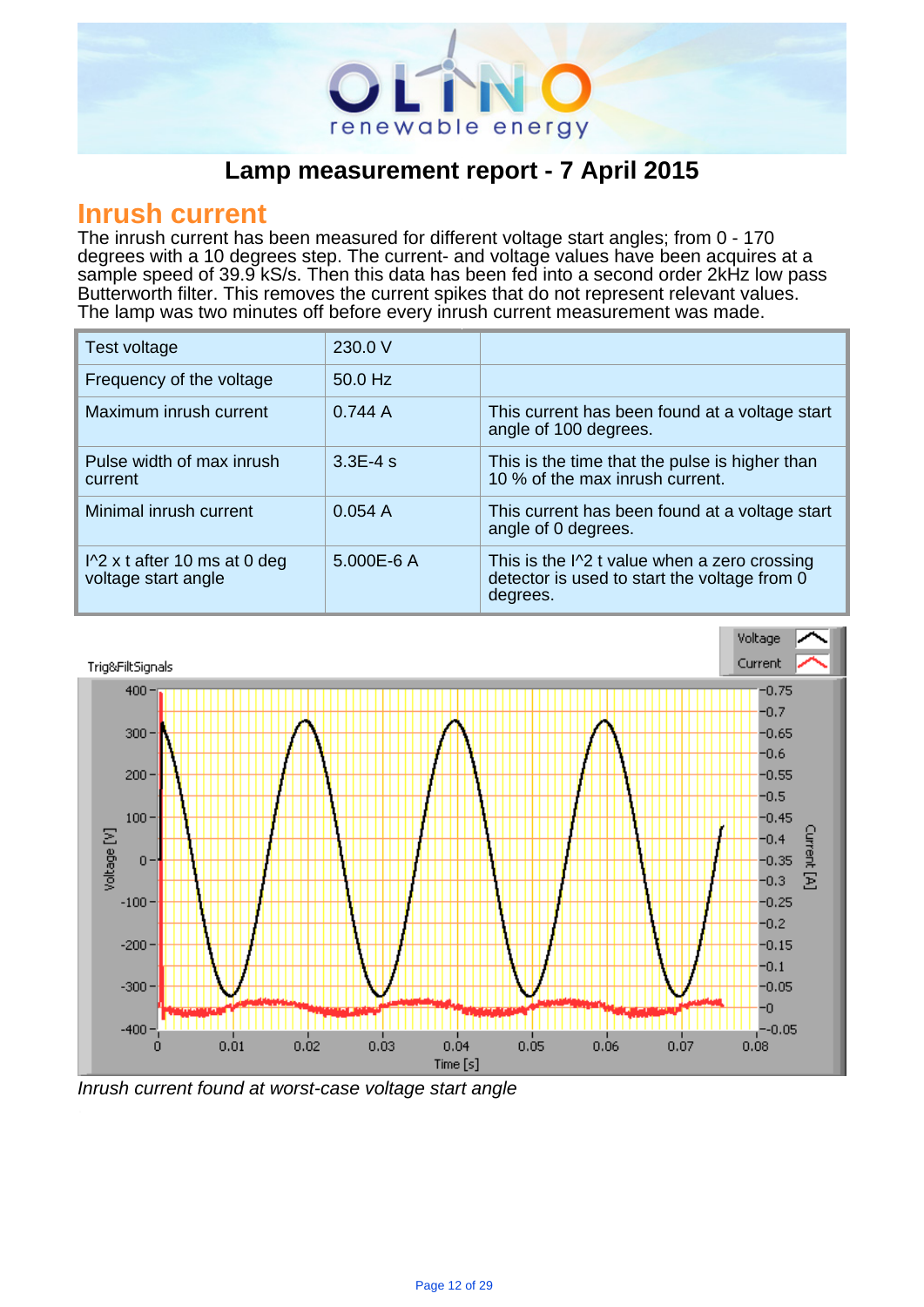

. **Lamp measurement report - 7 April 2015**



First cycle of the maximum inrush current



The energy I^2t during the first 10 ms of the first current cycle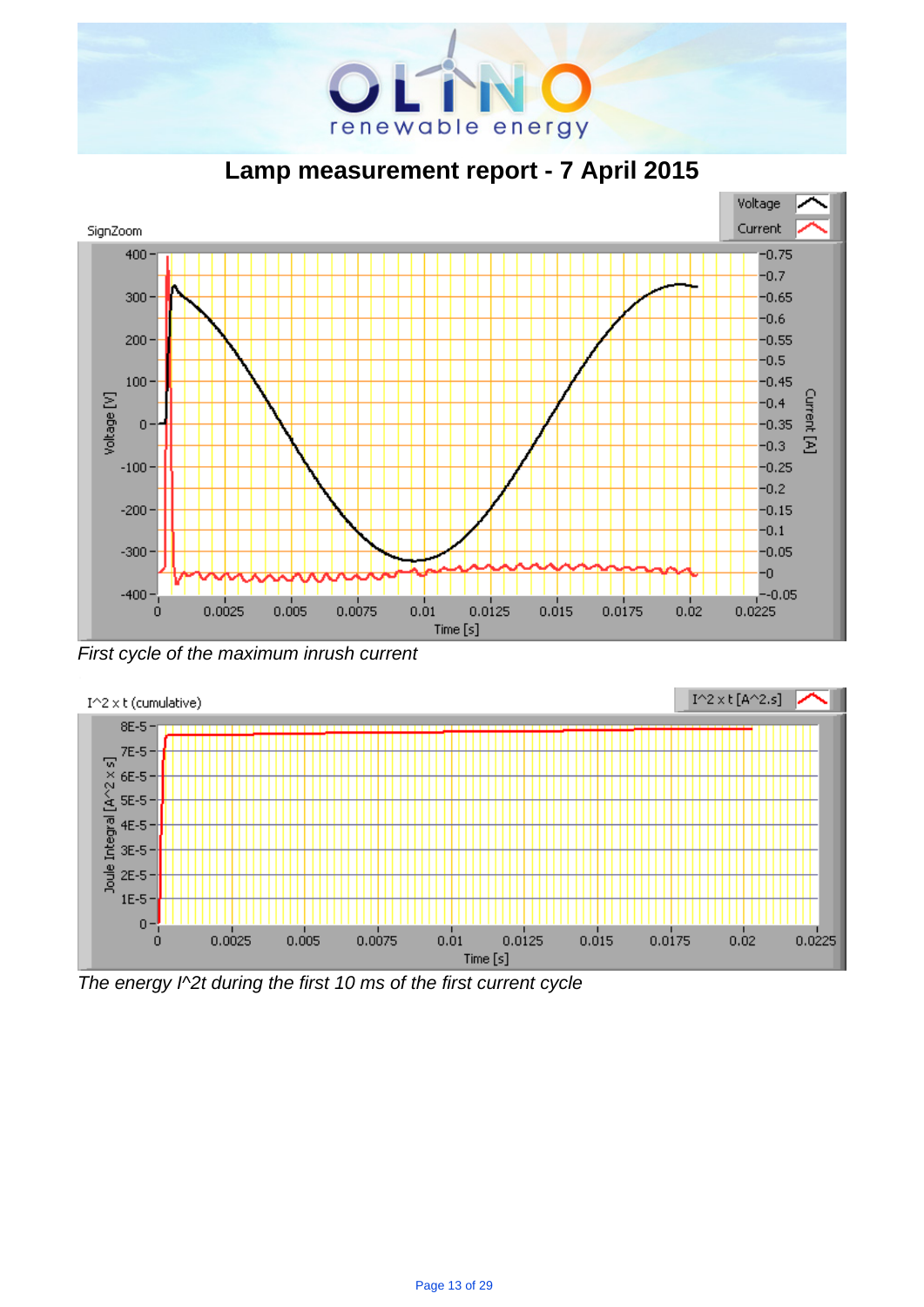

# . **Temperature measurements lamp**

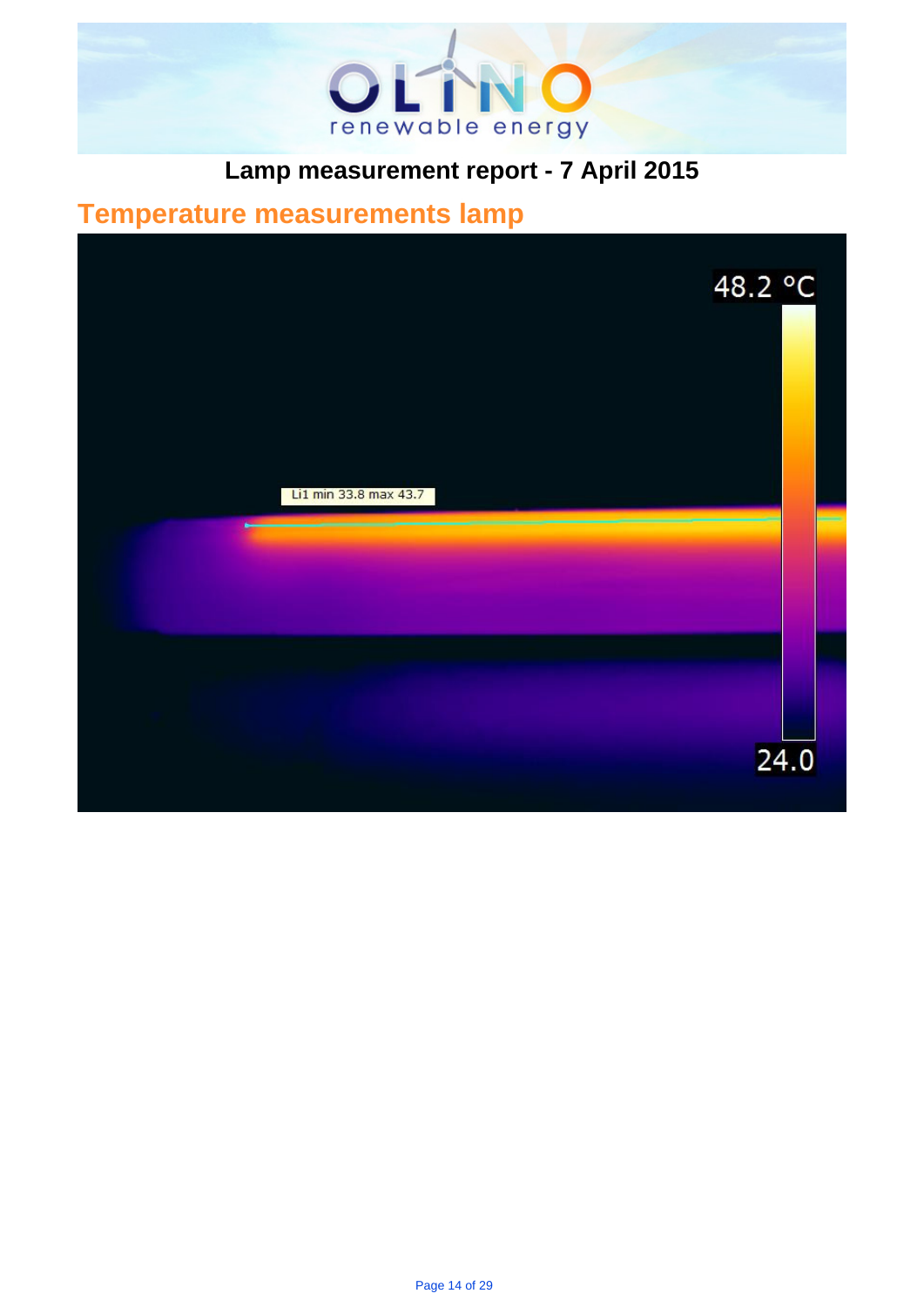

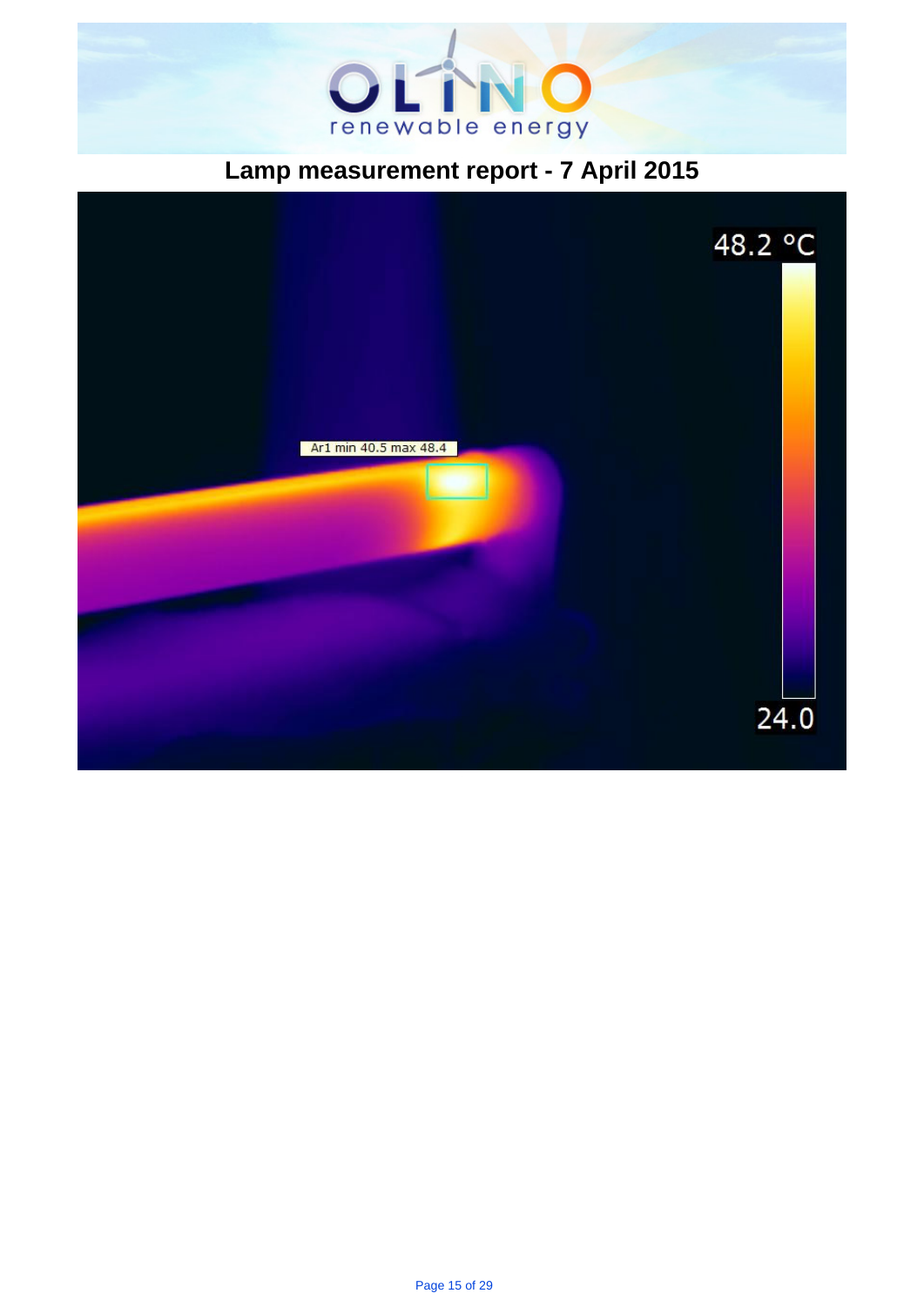



Temperature image(s).

| status lamp                      | > 2 hours on                |
|----------------------------------|-----------------------------|
| ambient temperature              | 24.1 deg C                  |
| reflected background temperature | 24.1 deg C                  |
| camera                           | <b>Flir T335</b>            |
| emissivity                       | 0.95                        |
| measurement distance             | 1 <sub>m</sub>              |
| IFOV_geometric                   | 0.136 mm per 0.1 m distance |
| NETD (thermal sensitivity)       | 50 mK                       |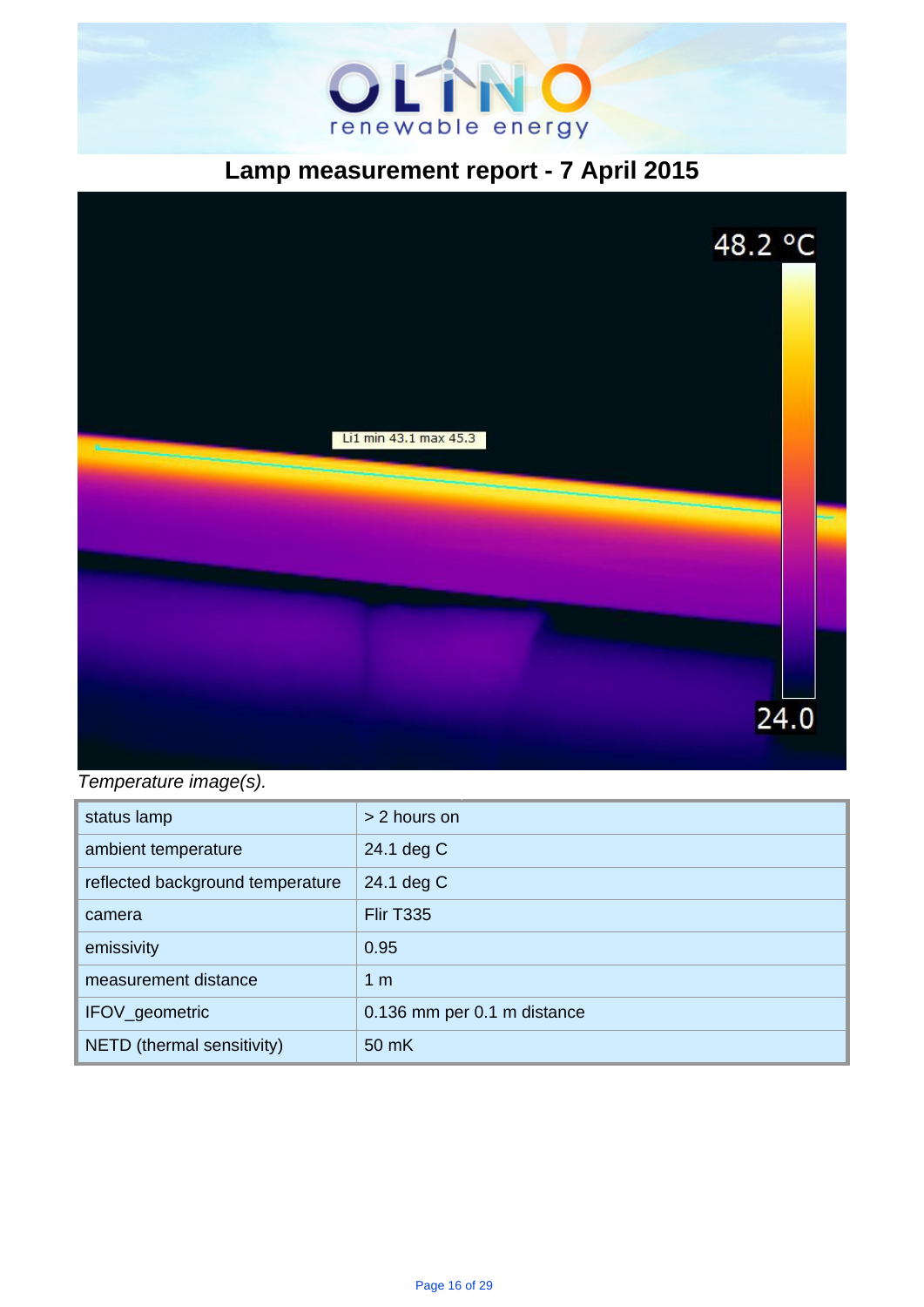

# . **Color temperature and Spectral power distribution**



The spectral power distribution of this light bulb, energies on y-axis valid at 1 m distance.

The measured color temperature is 2858 K which is warm white.

This color temperature is measured straight underneath the light bulb. Below a graph showing the color temperature for different inclination angles.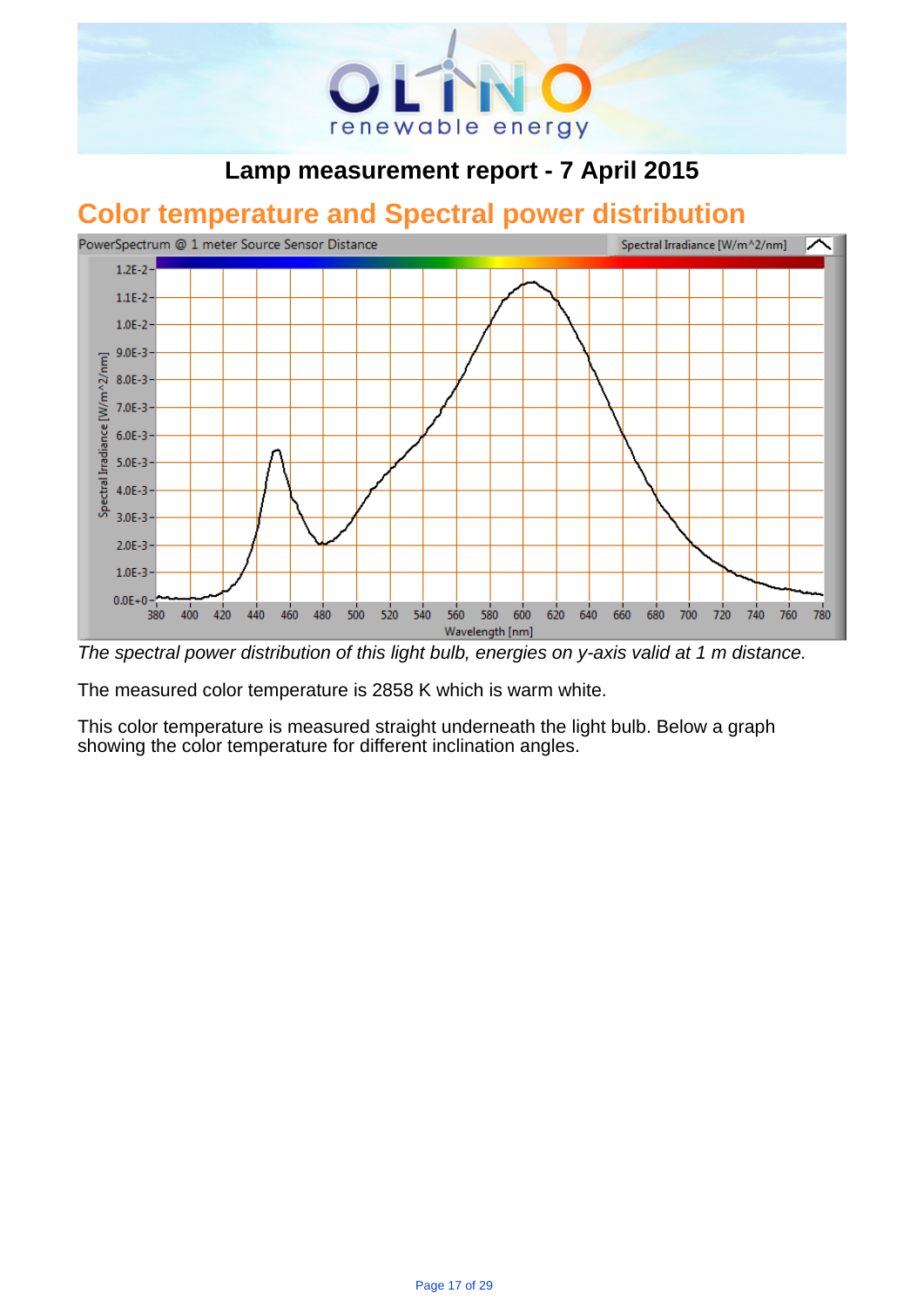



Color temperature as a function of inclination angle.

The color temperature is given for inclination angles up to 90 deg. Beyond that angle has not been measured.

For the C0-C180 plane: the beam angle of 173 deg is equivalent to 86.4 deg inclination angle,which is the area where most of the light falls within. The maximum variation of color temperature in the first 90 degrees of this inclination area is about 2 %.

For the C90-C270 plane: the beam angle of 103 deg is equivalent to 51.6 deg inclination angle,which is the area where most of the light falls within. The maximum variation of color temperature in the first 90 degrees of this inclination area is about 1 %.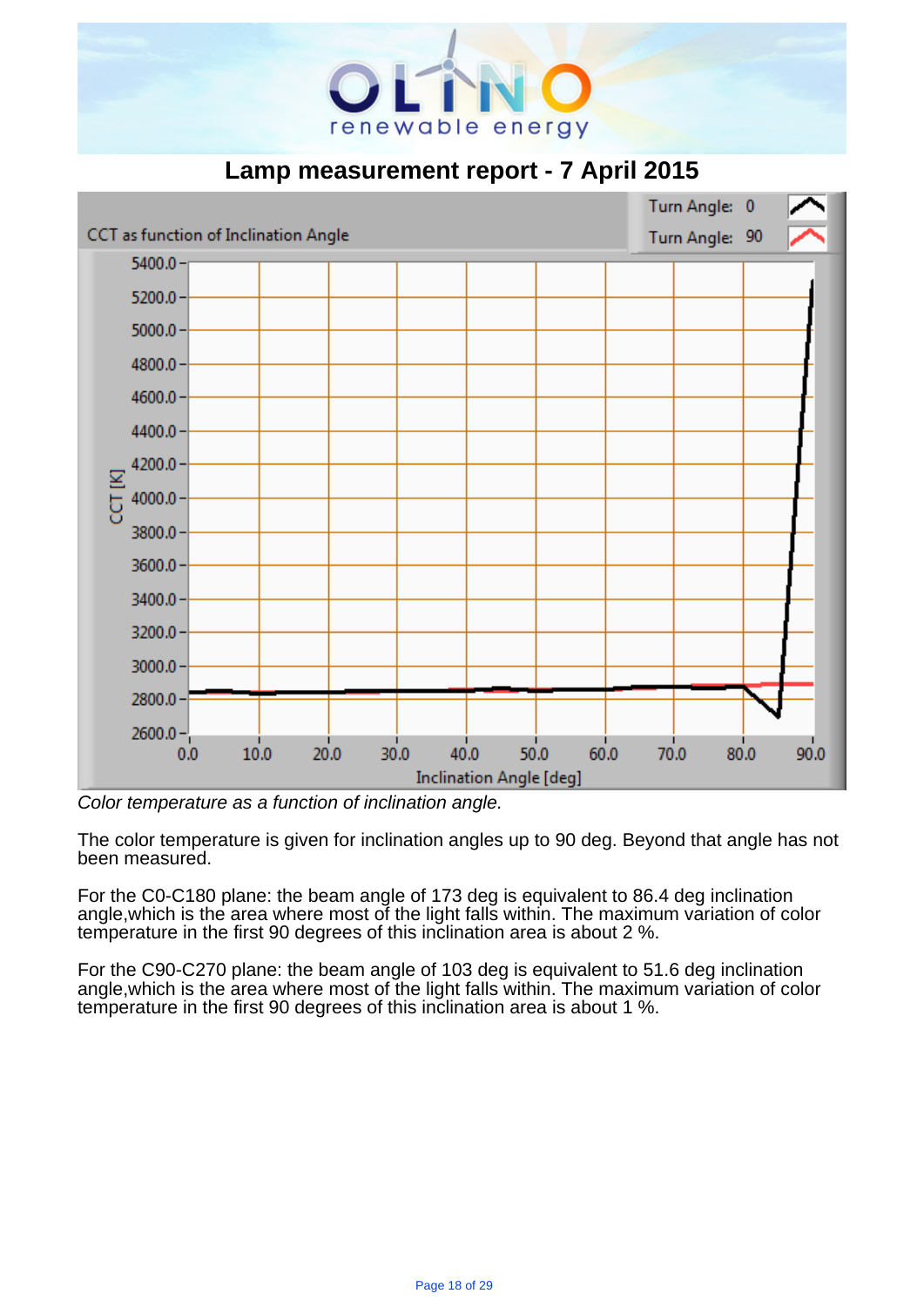

# . **PAR value and PAR spectrum**

To make a statement how well the light of this light bulb is for growing plants, the PAR-area needs to be determined.



The photon spectrum, then the sensitivity curve and as result the final PAR spectrum of the light of this light bulb

| parameter           | value | unit       |
|---------------------|-------|------------|
| PAR number          | 5.2   | uMol/s/m^2 |
| PAR photon current  | 24.2  | uMol/s     |
| PAR photon efficacy | 1.1   | uMol/s/W   |

The PAR efficiency is 64 % (valid for the PAR wave length range of 400 - 700 nm). This is the maximum percentage of the total of photons in the light that is effectively used by the average plant (since the plant might not take 100 % of the photons at the frequency where its relative sensitivity is 100 %).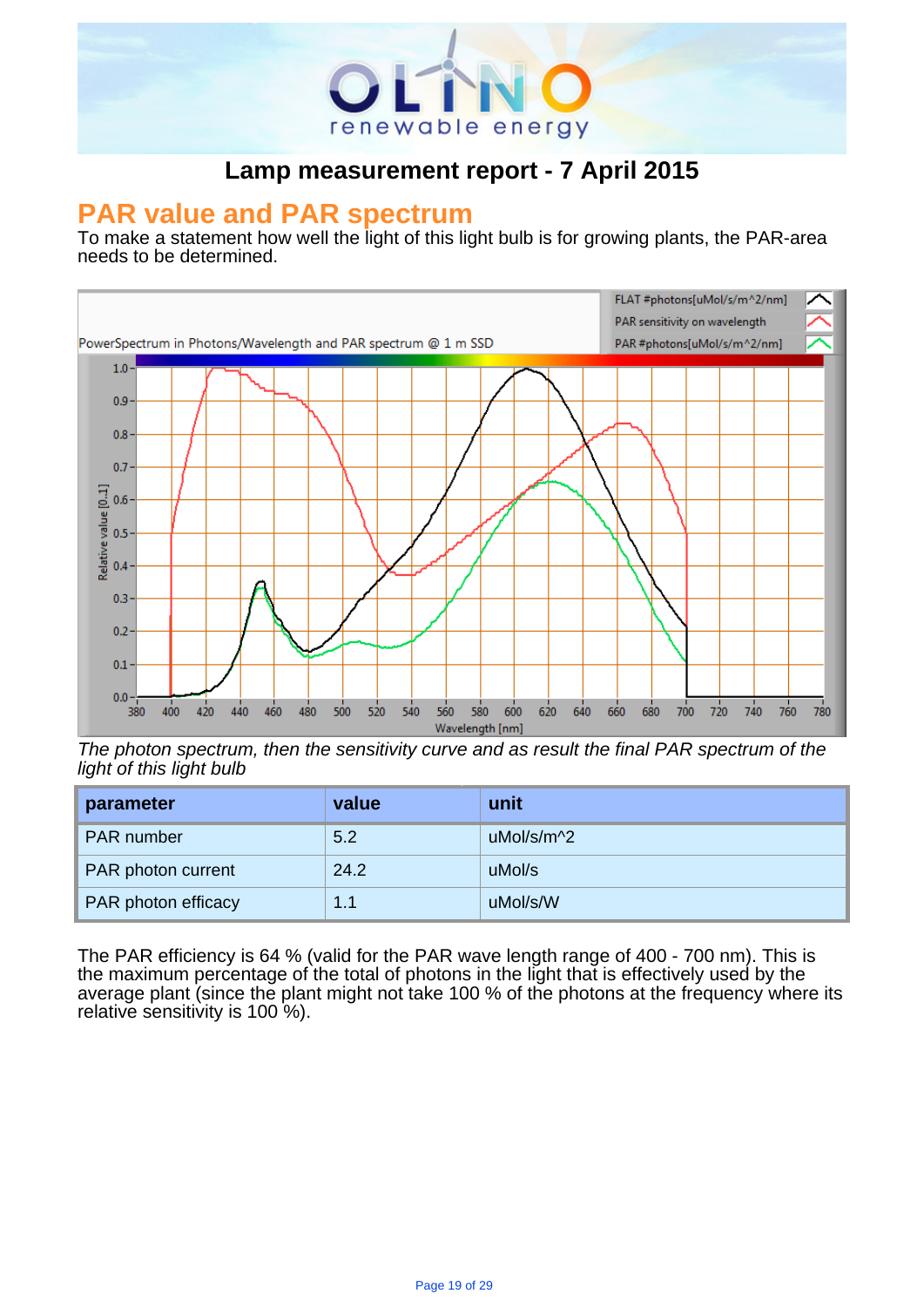

## **S/P ratio**



The power spectrum, sensitivity curves and resulting scotopic and photopic spectra (spectra energy content defined at 1 m distance).

The S/P ratio of the light coming from this lamp is 1.3.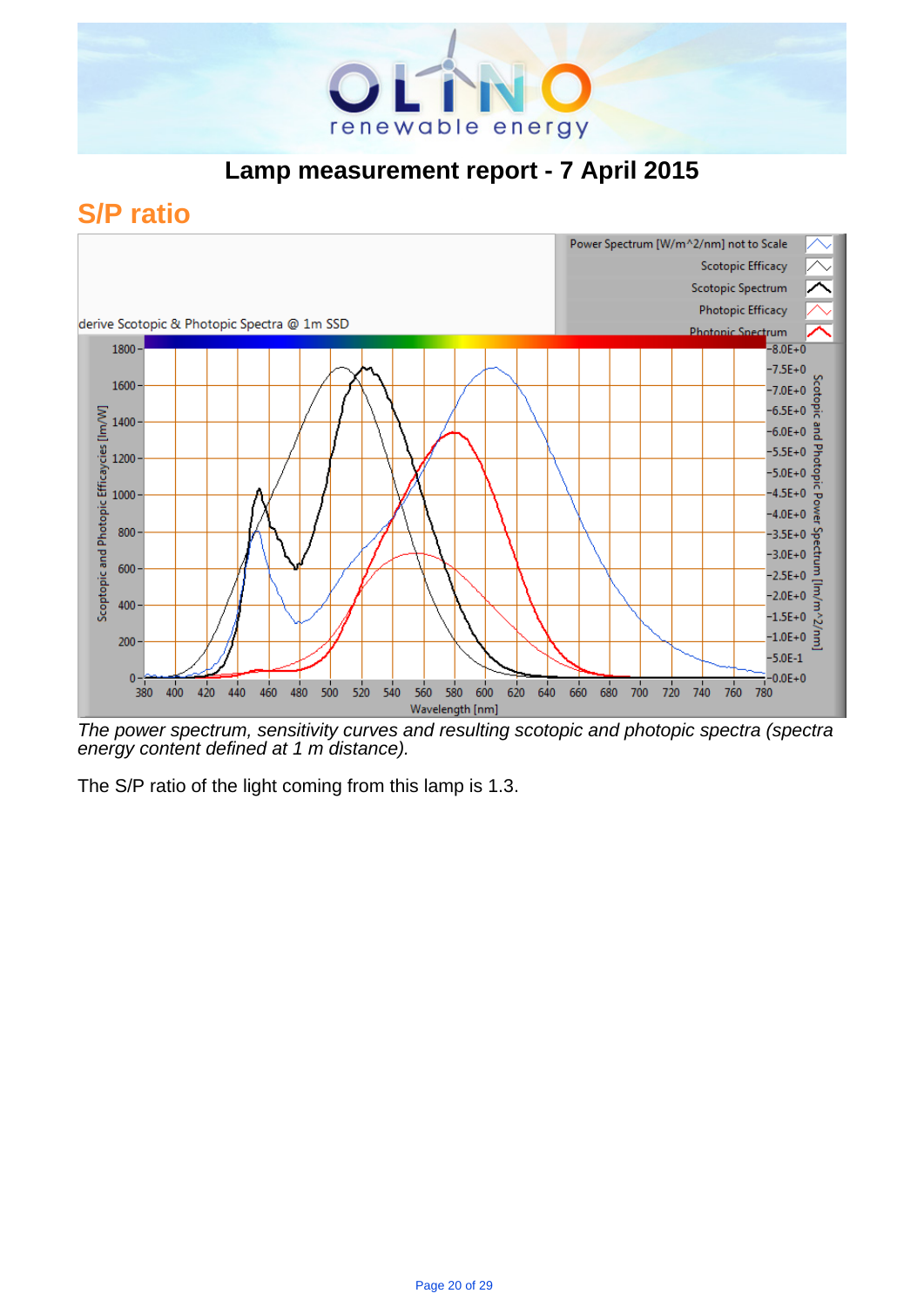

## **Chromaticity diagram**



The chromaticity space and the position of the lamp's color coordinates in it.

The point of the light in this diagram is inside the area indicated with class B. This area indicates an area for signal lamps.

The color coordinates are x=0.4029 and y=0.4451.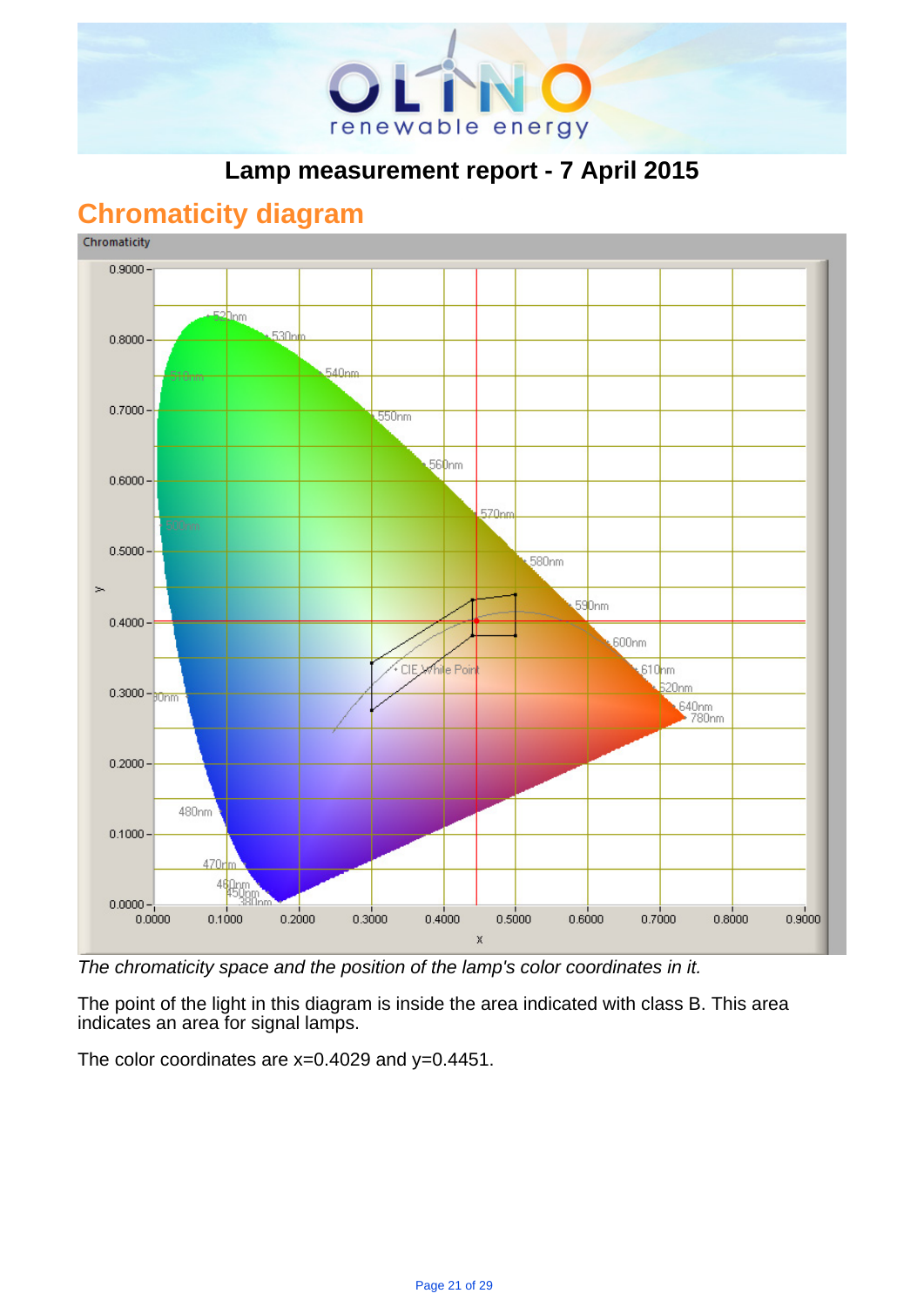

# . **Color Rendering Index (CRI) or also Ra**

Herewith the image showing the CRI as well as how well different colors are represented (rendered). The higher the number, the better the resemblance with the color when a black body radiator would have been used (the sun, or an incandescent lamp)

Each color has an index Rx, and the first 8 indexes (R1 .. R8) are averaged to compute the Ra which is equivalent to the CRI.



CRI of the light of this lightbulb.

This value of 82 indicates how well the light of this lamp can render well a set of reference colors, this in comparison with the light of a reference source (for color temperatures < 5000K a black radiator is used as reference and for color temperatures > 5000K the sun or the light outside during the day).

The value of 82 is bigger than the value of 80 that is considered as a minimum for working areas in general.

Note: the chromaticity difference is -0.0015 and indicates the distance to the Planckian Locus. There is a value mentioned of max 5.4E-3 in section 5.3 of CIE 13.3-1995 however not further explanation of it.

An other reference with signal lights as a reference is given in the chromaticity diagram.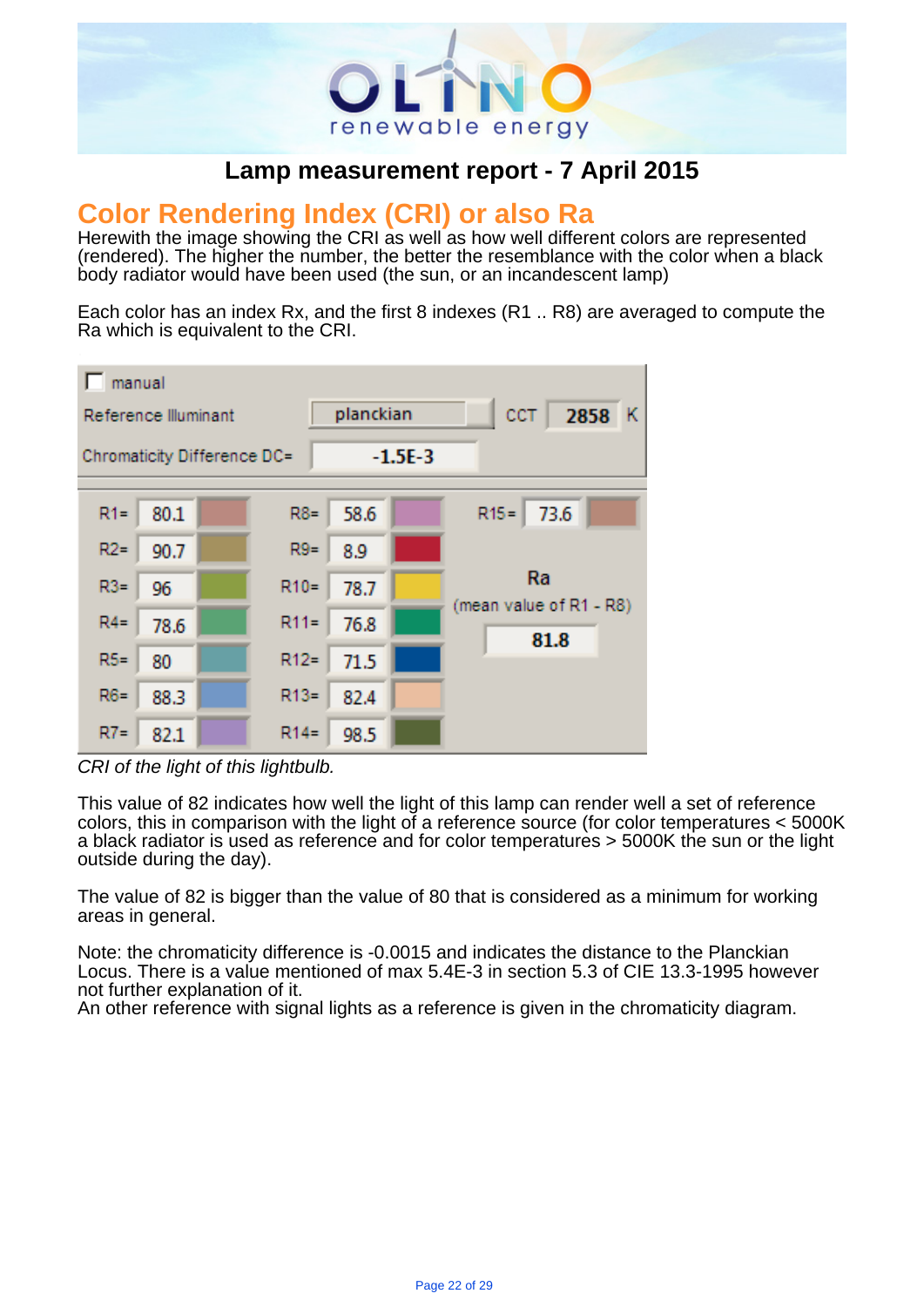

## **Color Quality Scale**

(v9.0.3) is an improved indicator (over CRI) of how well colors are rendered.



CQS-values of the light of this light bulb.



CQS-values for the light of this light bulb compared with those of a reference source with the same color temperature.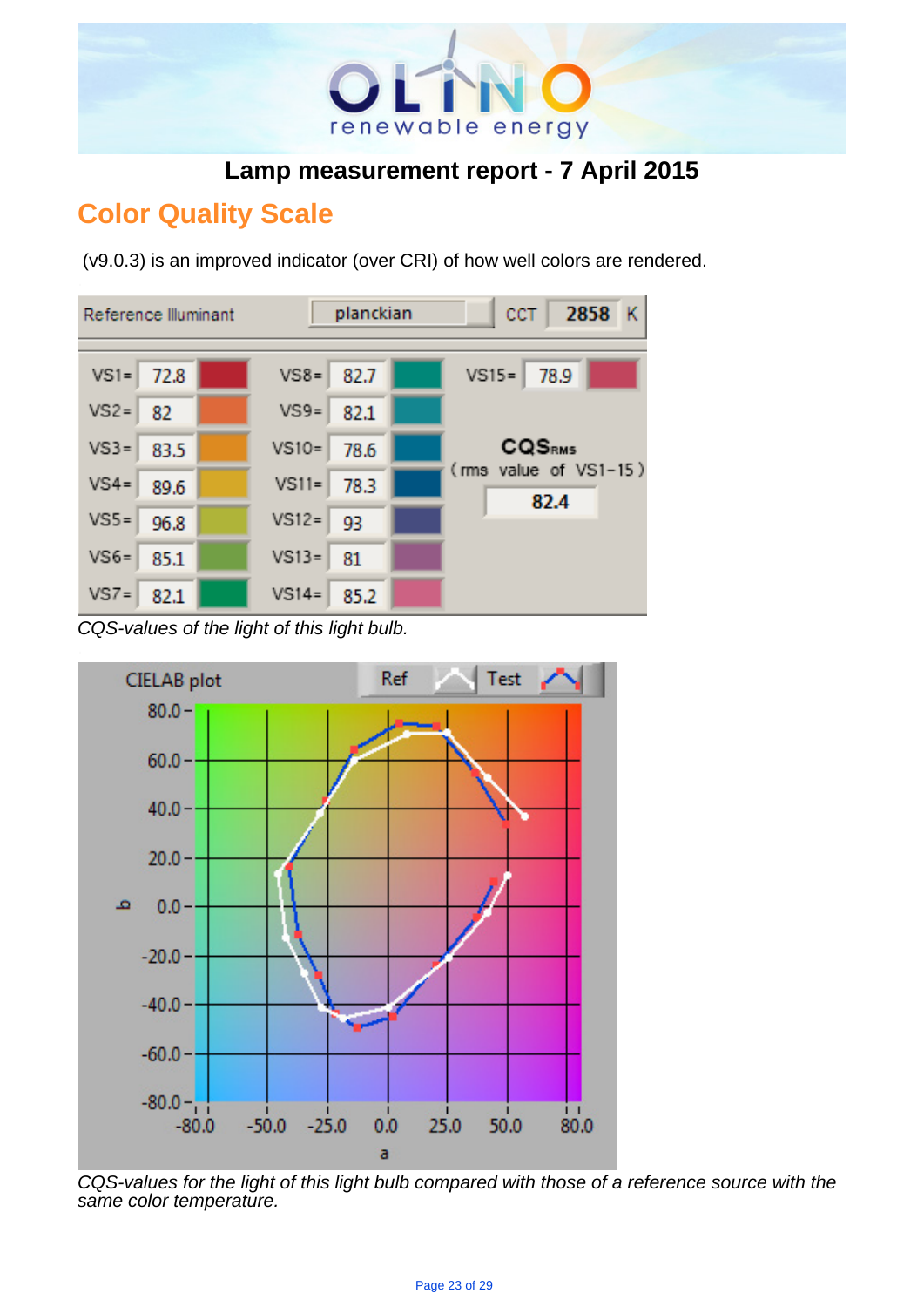

#### **Voltage dependency**

The dependency of a number of lamp parameters on the lamp voltage is determined. For this, the lamp voltage has been varied and its effect on the following light bulb parameters measured: illuminance E\_v [lx], the lamppower P [W] and the luminous efficacy [lm/W] (this latter is estimated here by dividing the found  $E_{v}$  value by P).

.



Lamp voltage dependencies of certain light bulb parameters

There is no (significant) dependency of the illuminance when the power voltage varies between 200 - 250 V AC.

There is no (significant) dependency of the consumed power when the power voltage varies between 200 - 250 V AC.

When the voltage varies abruptly with  $+$  or  $-5$  V AC then this results in a variation of the illuminance of maximally 0.0 %. This difference in illuminance is not visible (when it occurs abruptly).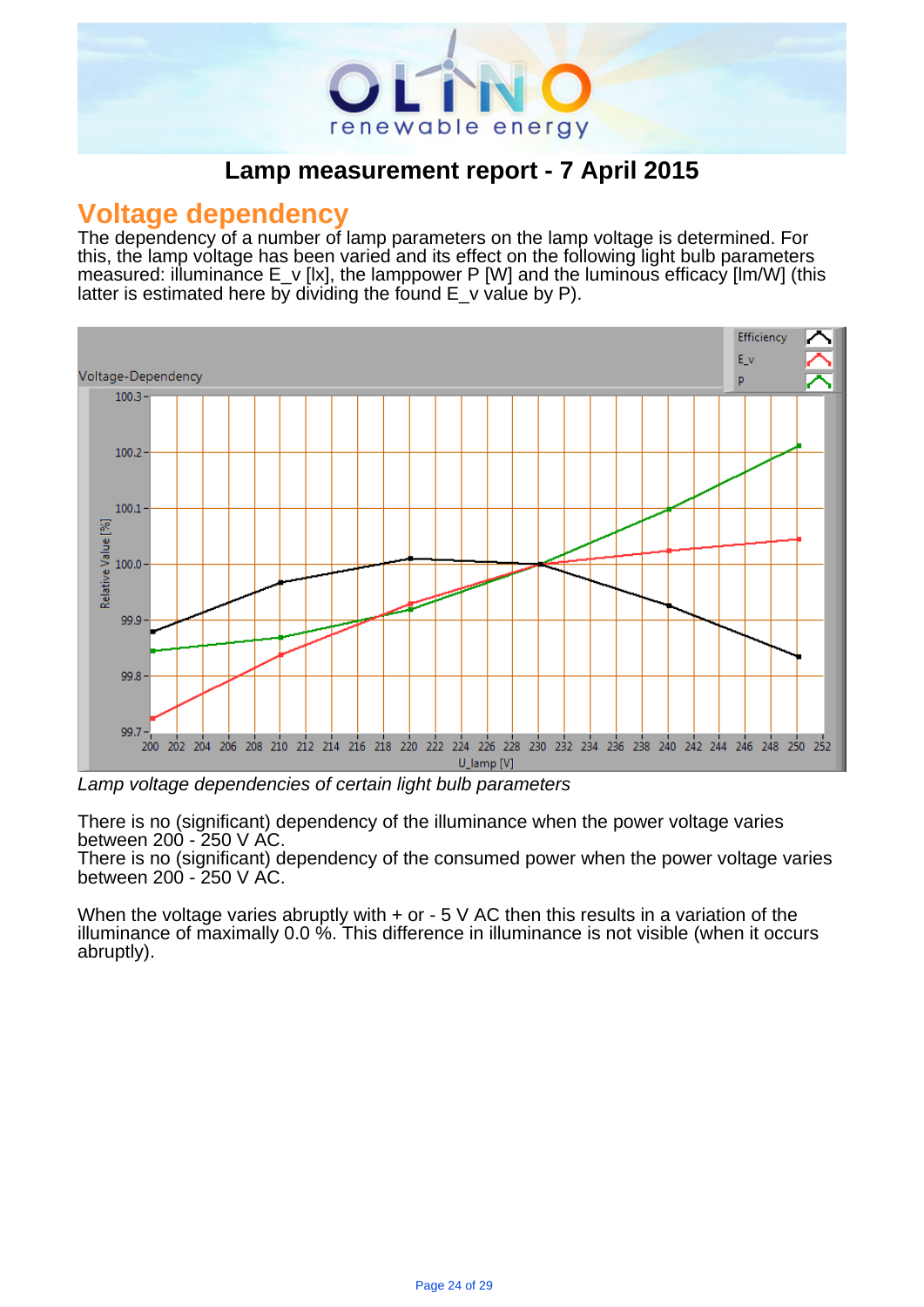

.

#### **Warm up effects**

After switch on of a cold lamp, the effect of heating up of the lamp is measured on illuminance  $E_v$  [kx], the lamppower P [W] and the luminous efficacy [lm/W].



Effect of warming up on different light bulb parameters. In the first graph the 100 % level is put at begin, and in the last graph the 100 % level is put at the end.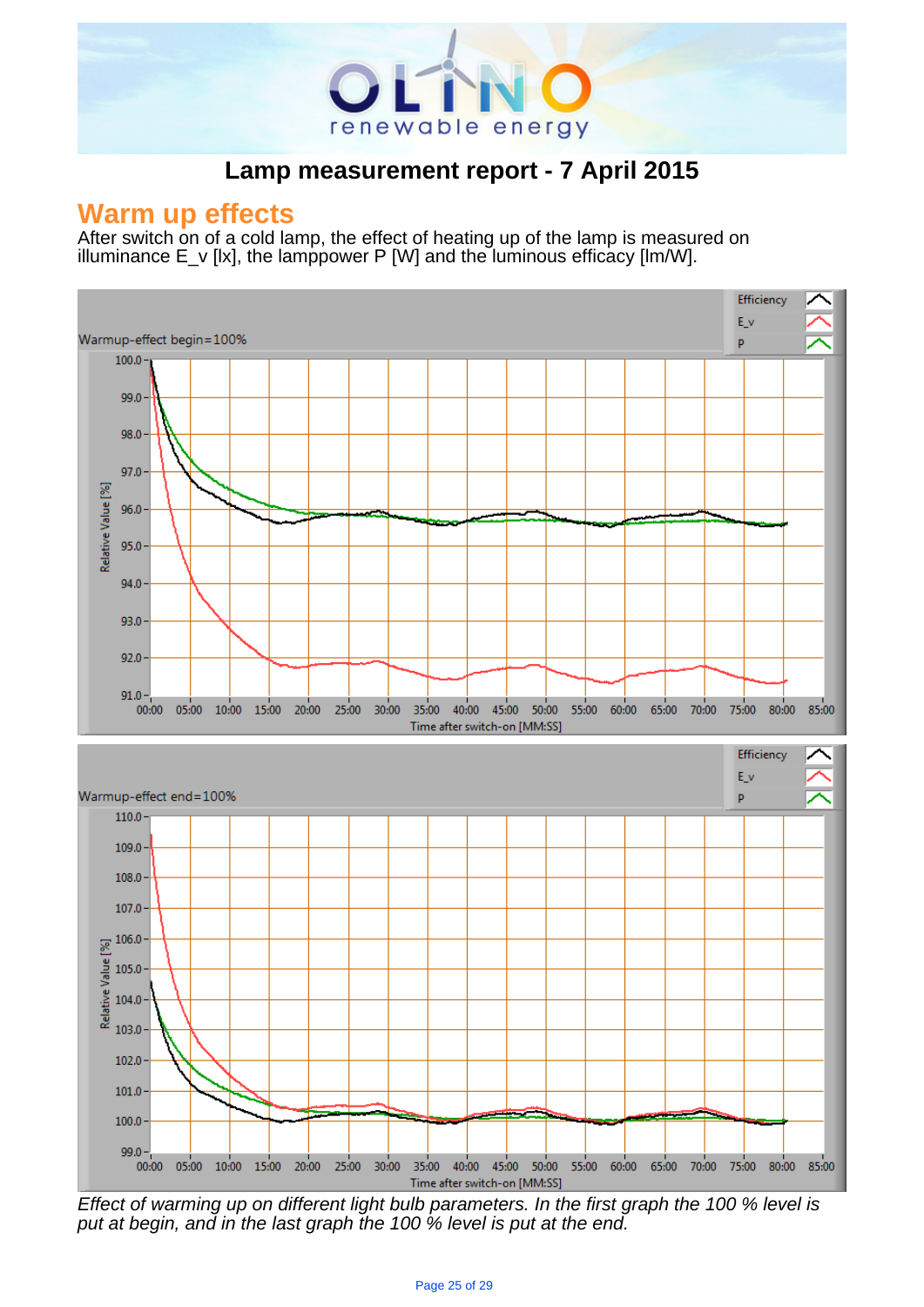

During the warmup time the illuminance varies during 12 minutes and decreases with 9 %. During the warmup time the power doesn't vary significantly (< 5 %). The variation in efficacy (calculated as indication by simply dividing the illuminance by the

power) during the warming up is -4 %. A very high negative value indicates a significant decrease for instance due to heating up of the lamp (decrease of lifetime).

#### **Measure of flickering**

An analysis is done on the measure of flickering of the light output by this light bulb.



The measure of fast illuminance variation of the light of the light bulb

| parameter                    | value | unit |
|------------------------------|-------|------|
| Flicker frequency            | 100.0 | Hz   |
| Illuminance modulation index | 17    | %    |

The illuminance modulation index is computed as: (max Ev - min\_Ev) / (max Ev + min\_Ev).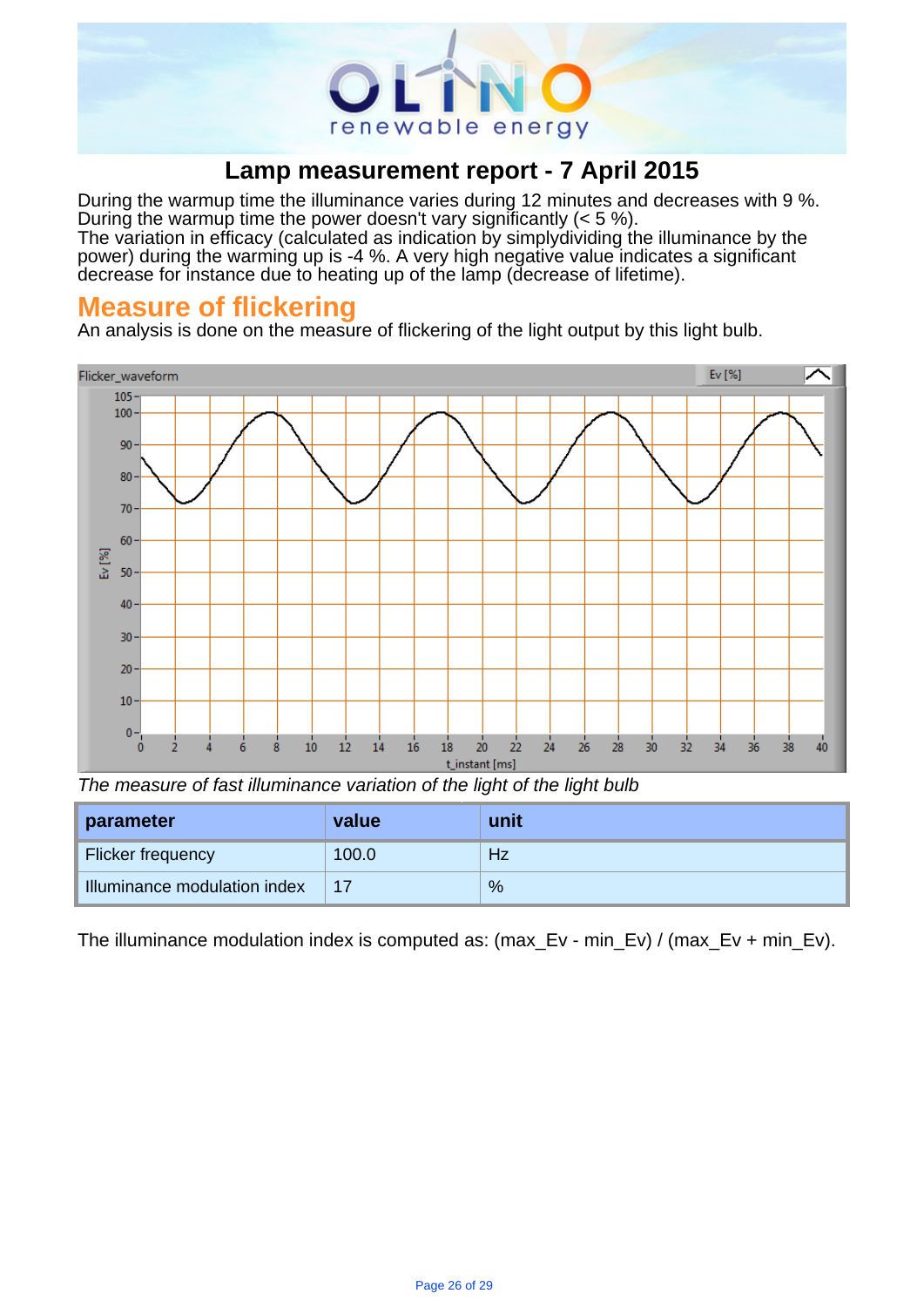

# . **Biologic effect**

The biologic effect shows the level of impact the light of this lamp can have on the day-night rhythm of human beings (as well as the suppression of melatonin production). The important parameters (according to prenorm DIN V 5031-100:2009-06): .

| biologic effect factor  | 0.347 |
|-------------------------|-------|
| k_biol trans (25 years) | 1.000 |
| k_biol trans (50 years) | 0.767 |
| k_biol trans (75 years) | 0.512 |
| k_pupil(25 years)       | 1.000 |
| k_pupil(50 years)       | 0.740 |
| k_pupil(75 years)       | 0.519 |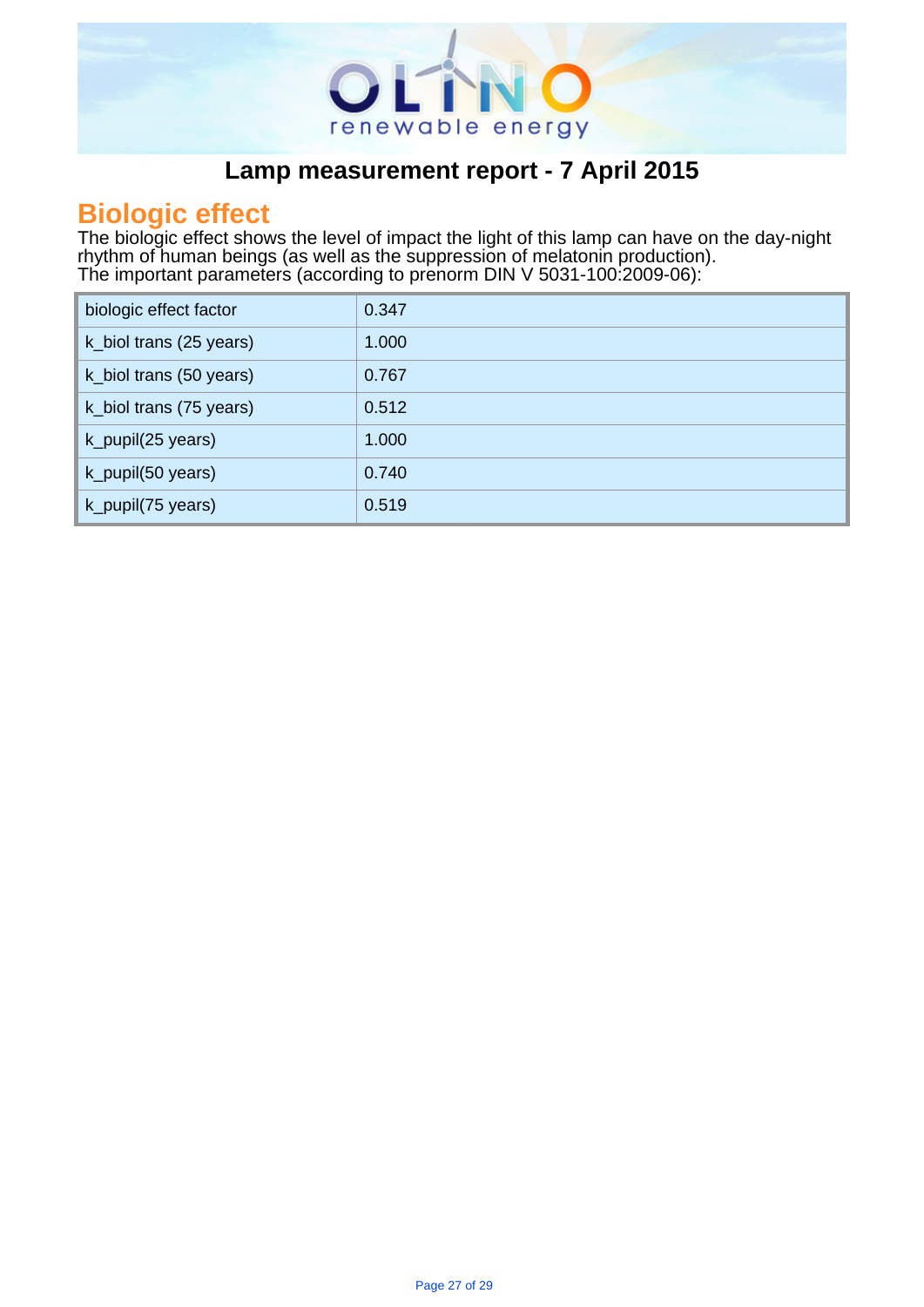

#### **Blue Light Hazard**

The amount of blue light and the harm it can cause on the retina has been determined. Herewith the results.



The level of blue light of this lamp related to the exposure limit and the different classification areas.

| $L_lum0$ [mm]                        | 26    | Dimension of brightest part of lamp in<br>C0-C180 direction.                                                                                                                                                                                                     |
|--------------------------------------|-------|------------------------------------------------------------------------------------------------------------------------------------------------------------------------------------------------------------------------------------------------------------------|
| $L_lum90$ [mm]                       | 1412  | Dimension of brightest part of lamp in<br>C90-C270 direction.                                                                                                                                                                                                    |
| SSD_500lx [mm]                       | 1046  | Calculated distance where $Ev = 500$ lux. This<br>computation is valid when it is in the far field<br>of the lamp. Note: if this value 200 mm then<br>the distance of 200 mm is taken as proposed<br>in the norm IEC 62471:2006.                                 |
| Start of far field [mm]              | 7061  | Minimum distance at which the lamp can be<br>seen as apoint source. In this area the Ev is<br>linearly dependent from (1/distance)^2.                                                                                                                            |
| 300-350 nm values stuffed<br>with 0s | yes   | In the event OliNo has measured with a<br>SpB1211 spectrometer without UV option<br>then the irradiance data of 300-349 nm is<br>missing. For lamps where there is already no<br>energy content near 350 nm, the values<br>300-349 can also be set at zero then. |
| alpha_C0-C180 [rad]                  | 0.025 | (Apparent) source angle in C0-C180 direction.                                                                                                                                                                                                                    |
| alpha_C90-C270 [rad]                 | 1.350 | (Apparent) source angle in C90-C270<br>direction.                                                                                                                                                                                                                |